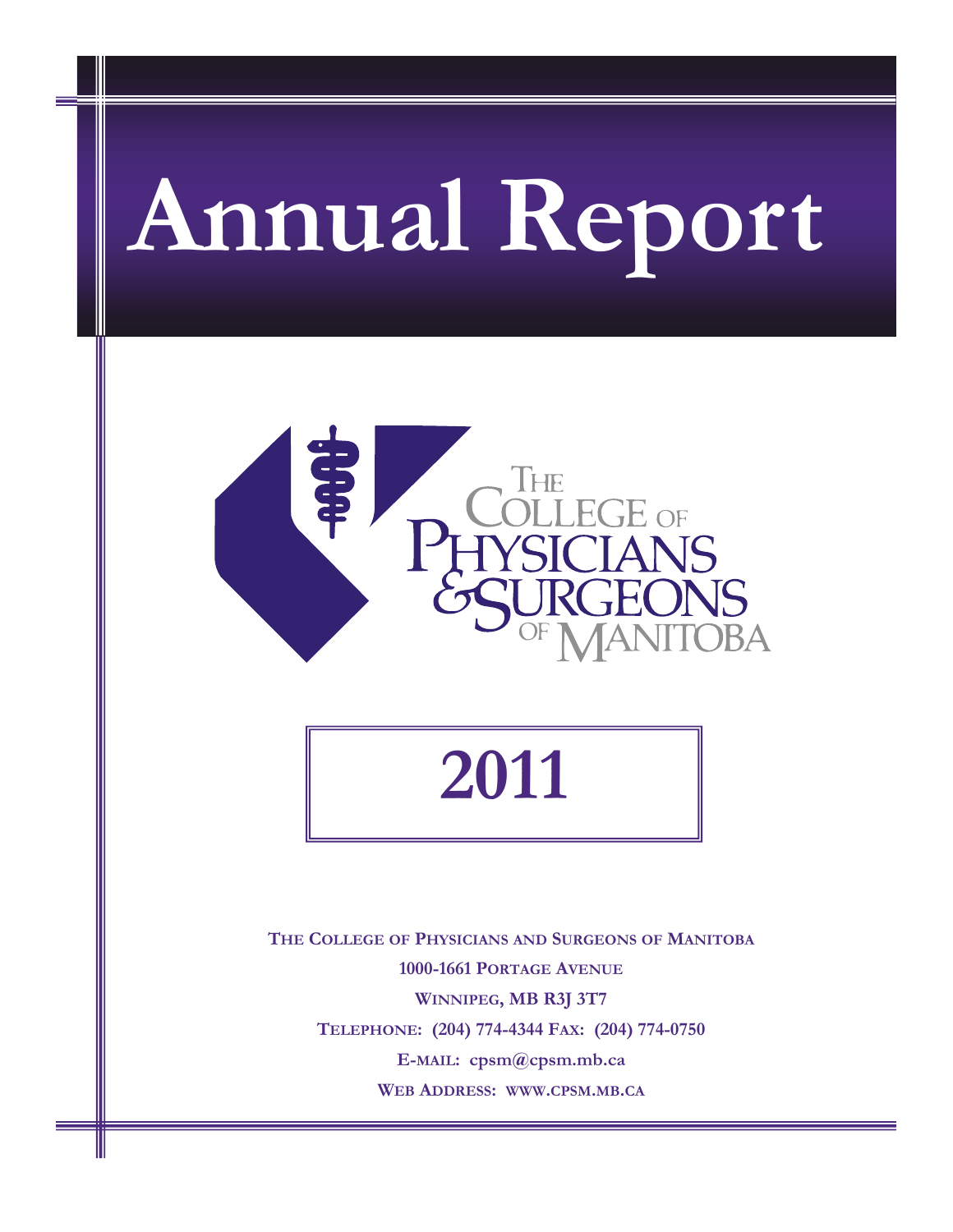# **TABLE OF CONTENTS**

z

|                                                                                                   | Page           |
|---------------------------------------------------------------------------------------------------|----------------|
| <b>CPSM Officials &amp; Agents</b>                                                                | $\overline{3}$ |
| • Description of the Structure of the College                                                     | 4              |
| Names of Members of Council and of its Committees                                                 | 8              |
| <b>Meetings Report</b>                                                                            | 15             |
| <b>Number of Complaints Received and Their Disposition</b>                                        | 16             |
| • Number of Members Disciplined, Reasons for the<br>Disciplinary Action and the Sanctions Imposed | 18             |
| <b>Methods Used to Assure Continuing Competence of</b><br><b>Members</b>                          | 19             |
| • Number of Applications for Registration Received and<br><b>Their Disposition</b>                | 21             |
| <b>Physician Resource Statistics</b>                                                              | 22             |
| List of By-Law Amendments June 1, 2010- April 30, 2011                                            | 27             |
| <b>Financial Statements</b>                                                                       | Appendix A     |
| • By-Law # 1, By-Law # 2, By-Lay # 6<br>Appendix B,C, & D                                         |                |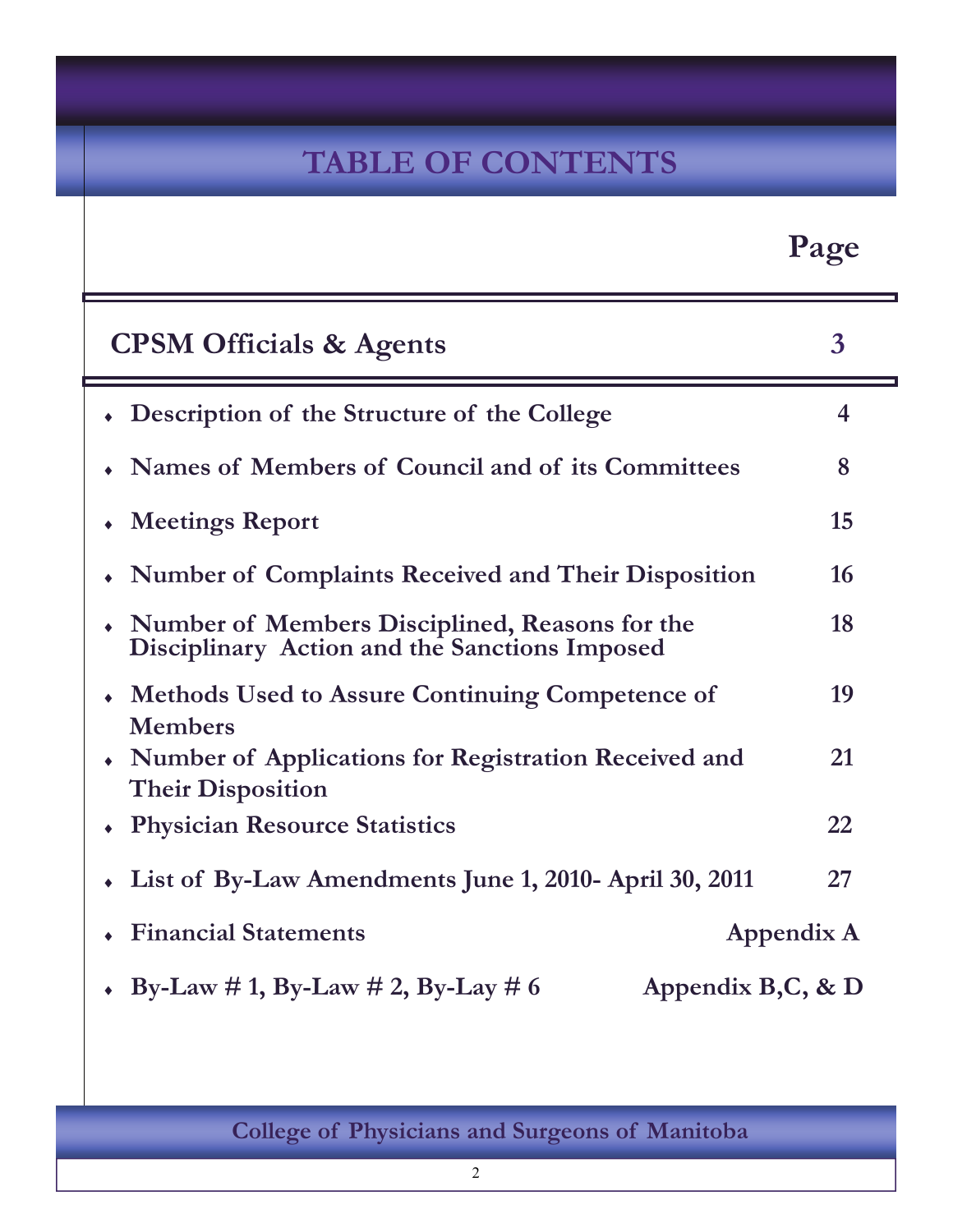# **CPSM Officials & Agents**

### **Council**

### **Representative**

| President                                      | Dr. Roger Süss    |
|------------------------------------------------|-------------------|
| Past President                                 | Dr. K. Saunders   |
| President-Elect                                | Dr. M. Burnett    |
| Finance/Treasurer                              | Dr. B. Kowaluk    |
| <b>Investigation Committee Chair</b>           | Dr. A. MacDiarmid |
| <b>Public Representatives</b>                  |                   |
| Ministerial Appointment (Council)              | Ms L. Read        |
| Ministerial Appointment (Council)              | Mr. R. Dewar      |
| Ministerial Appointment (Complaints Committee) | Mr. M. Marnock    |
| Ministerial Appointment (Complaints Committee) | Ms S. Neel        |
| Elected by Council                             | Mr. R. Toews      |
| Elected by Council                             | Dr. A. Friesen    |
| Elected by Council (Complaints Committee)      | Rev. R. Long      |

### **Employees**

### **Employee**

| Registrar/CEO                                                         | Dr. W. Pope   |
|-----------------------------------------------------------------------|---------------|
| Deputy Registrar (Standards)                                          | Dr. T. Babick |
| Assistant Registrar (Qualifications)                                  | Dr. A. Ziomek |
| Assistant Registrar/General Legal Counsel (Complaints/Investigations) | Ms D. Kelly   |

### **External Advisors to the Council**

### **Position**

**Position** 

**Position** 

**Name/Company** 

Solicitor Mr. Blair Graham, Q.C.

Accountant BDO Dunwoody LLP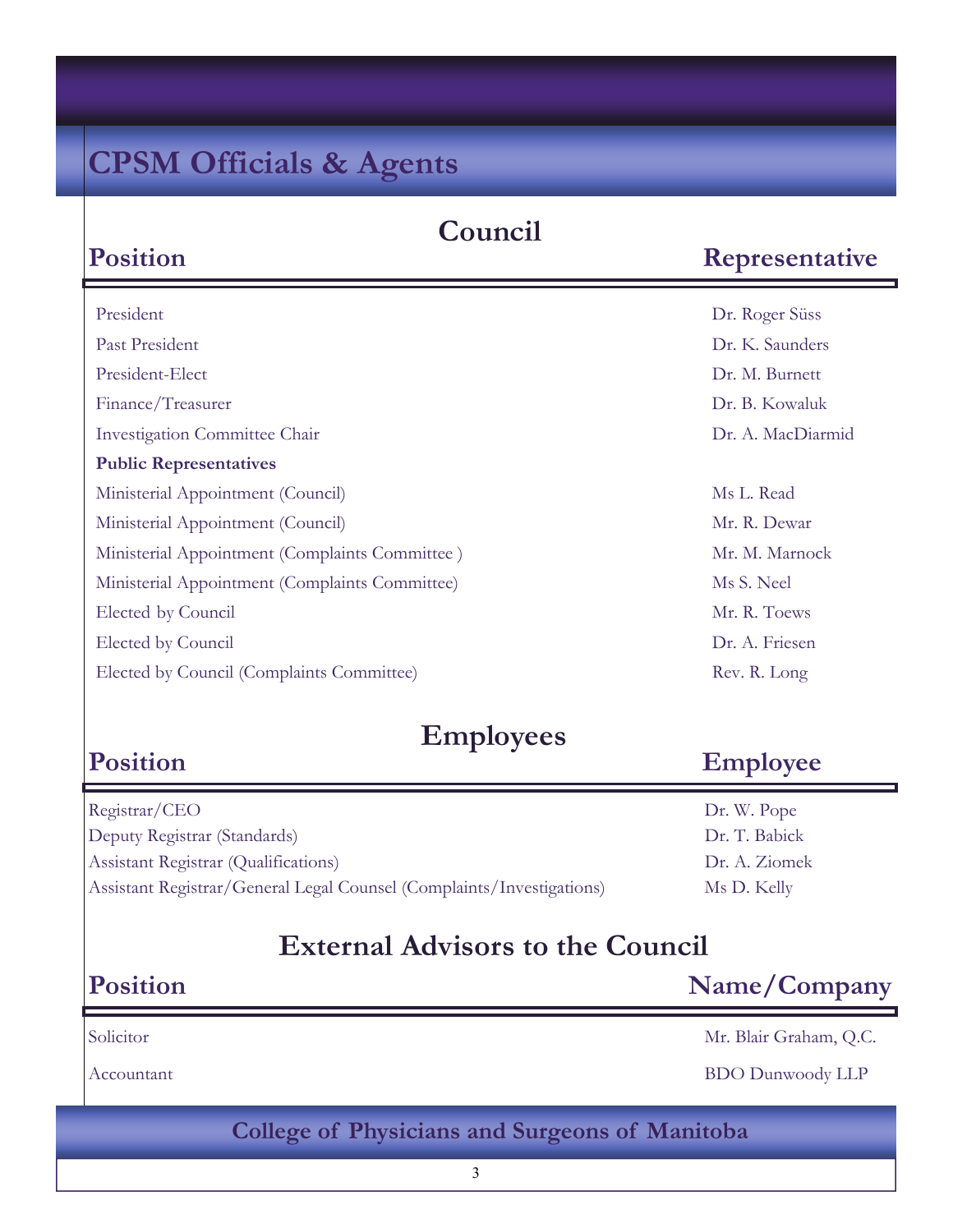# **Description and Structure of the College**

The College of Physicians and Surgeons of Manitoba is the regulatory authority for medicine in the Province of Manitoba. It is governed by Council, consisting of physicians elected to represent jurisdictions in the province, a representative from the Associate Member register (clinical assistant, physician assistant or educational register), two representatives from the University of Manitoba Faculty of Medicine, and four public representatives, two appointed by the Government of Manitoba and two elected by the Council.

The Council's global governance commitment states that "the purpose of the Council on behalf of the people of Manitoba is to ensure that the College of Physicians and Surgeons of Manitoba determines and achieves appropriate ends in a prudent and ethical manner". Council has established a policy which states that the Council will govern with an emphasis on strategic leadership, including commitment to obtaining public and membership input, encouragement, delivery and viewpoints, and a clear distinction of Council and staff roles.

The Council has directed that a policy governance model be followed. Council policy states that the "moral owners" of the College of Physicians and Surgeons of Manitoba are defined as the people of Manitoba. The Council shall be accountable for the organization to its owners as a whole. The Council shall act on behalf of the owners as a whole, rather than being advocates for specific geographic areas or interest groups. The Council exercises the authority granted by legislation to selfgovern the medical profession in the best interests of the public. The Council recognizes that in order to exercise this authority on behalf of the profession, it must retain a special relationship with members.

The Council has the following legislated committees:

- **1. Executive Committee**: This committee acts in accordance with the authority granted in Section 35 of *The Medical Act* and in particular makes decisions on matters delegated to Executive Committee in the By-Laws of the College.
- **2. Standards Committee**: This committee is responsible for the supervision of the practice of medicine by members of the College.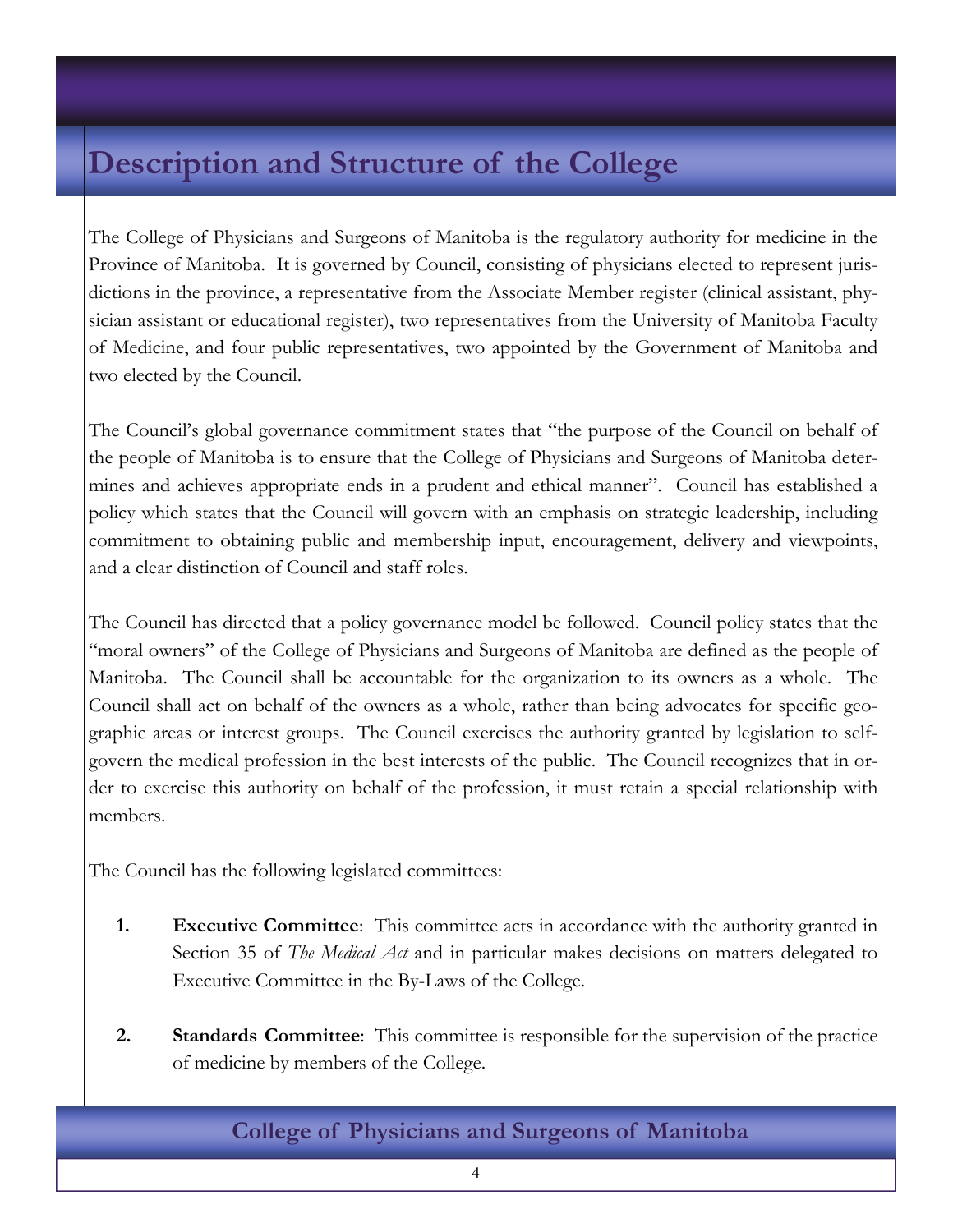# **Description and Structure of the College (cont'd)**

- **3. Program Review Committee**: This committee may investigate and inspect on behalf of the Council all diagnostic and treatment facilities in which services are performed by members in Manitoba other than those which are under the jurisdiction of federal, provincial or municipal governments and those facilities that are appointed hospitals under *The Manitoba Hospitals Act*. Inspection of publicly owned facilities may occur pursuant to agreement with the government.
- **4. Complaints Committee**: This committee is responsible for reviewing complaints or other matters referred to it and shall attempt to resolve the complaint informally if the committee considers informal resolution to be appropriate. On resolving a complaint or other matter, the Complaints Committee may provide advice to the member about the practice of medicine. Where a matter is not suitable for informal resolution, the Complaints Committee refers it to the Investigation Committee for further review.
- **5. Investigation Committee**: This committee, when it receives a referral from the Complaints Committee, the Registrar or the Executive Committee, or an appeal by a complainant from a decision of the Complaints Committee, may direct that an investigation of the matter referred be held and appoint a person to conduct the investigation. After a review or an investigation, the Investigation Committee may do one or more of the following:
	- (a) direct that the matter be referred, in whole or in part, to the Inquiry Committee;
	- (b) direct that no further action be taken;
	- (c) censure the member if:
		- (i) a member of the committee has met with the member and the member has agreed to accept the censure, and;
		- (ii) the committee has determined that no action is to be taken against the member other than the censure;
	- (d) enter into an agreement with the member or accept an undertaking from the member that provides for one or more of the following: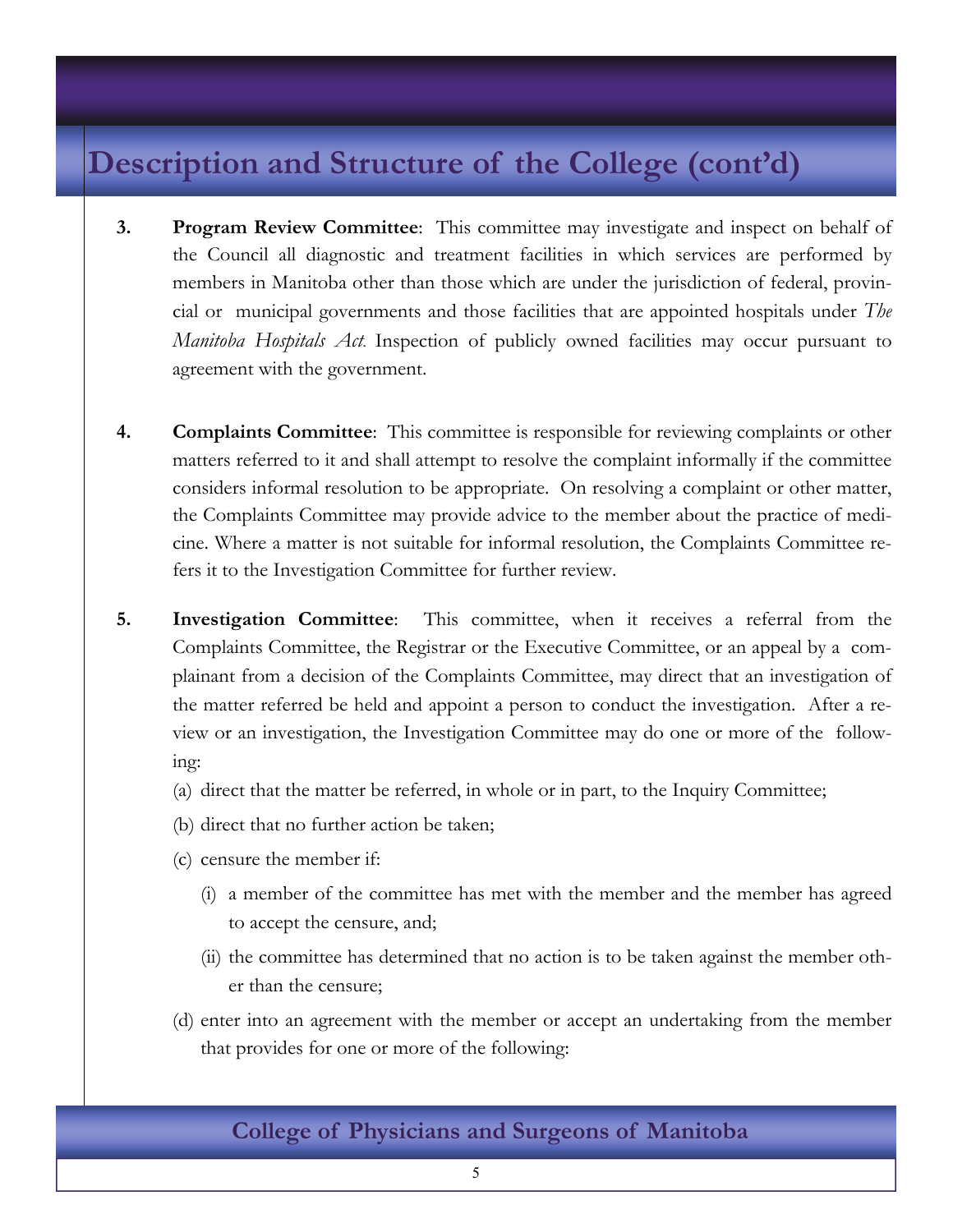# **Description and Structure of the College Cont'd**

- (i) assessing the member's capacity or fitness to practice medicine;
- (ii) counselling or treatment of the member;
- (iii) monitoring or supervision of the member's practice of medicine;
- (iv) the member's completion of a specified course of studies by way of remedial training;
- (v) placing restrictions or conditions on the member's licence;
- (e) accepting the voluntary surrender of the member's licence;
- (f) taking any other action that it considers appropriate in the circumstances and that is not inconsistent with or contrary to this Act or the by-laws.
- **6. Inquiry Committee**: This committee consists of a Councillor, who is the Chair, and other members of the College, former members of the College, public representatives or other persons appointed from time to time. One-third of the persons appointed to the Inquiry Committee must be public representatives. On referral of a matter to the Inquiry Committee, the Chair selects a panel from among the members of the Inquiry Committee to hold a hearing. The panel should be composed of at least three members, at least one of whom is a public representative.
- **7. Appeal Committee**: This committee has the authority to hear and determine appeals from decisions of the Investigation Committee in accordance with *The Medical Act.* It may make any decision that in its opinion ought to have been made by the Investigation Committee, and may quash, vary or confirm the decision of the Investigation Committee or it may refer the matter back to the Investigation Committee for further consideration in accordance with any direction that the Appeal Committee may make. The President of Council selects individuals from Council for each individual appeal. Each Appeal Committee consists of three members, one of whom is a public representative.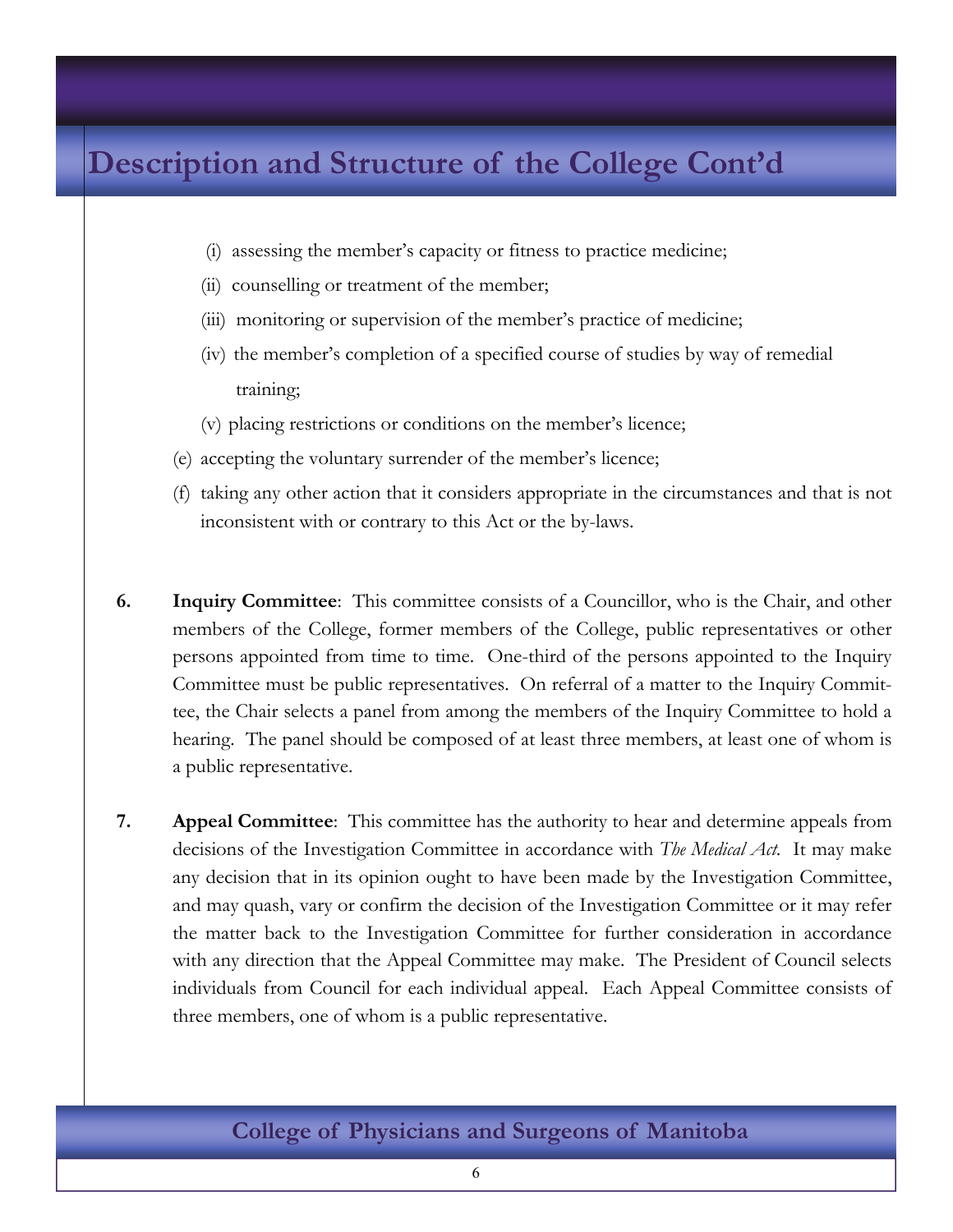# **Description and Structure of the College (cont'd)**

### **Other Committees of the Council:**

### **Audit Committee**:

 The Audit Committee provides an opinion for the Council, based on evidence required of the external auditor, as to whether the independent audit of the organization was performed in an appropriate manner. It provides an opinion to Council semiannually as to Registrar compliance with criteria specified in executive limitations policies on finance. It provides a self-monitoring report on the appropriateness of the Council's own spending, based on criteria in the Council governance process policy on Council expenses, including periodic random audit of the Council members' expenses. It provides an annual report to Council highlighting the committee's review of the audited financial statements and any other significant information arising from discussions with the external auditor.

### **Nominating Committee**:

This committee provides a slate of two nominees for the post of President-Elect, a list of nominees for officers of the College, members of Council committees, chairs of Council committees, and the Councillor appointed as the Investigation Chair.

### **Auditor Committee**:

This committee advises the College on best practices for conducting office audits. At the request of the Standards or Investigation Committee or a subcommittee of Standards Committee, it will conduct audits of physician records in compliance with standard audit processes, for the purpose of assessing the quality of medical practice or assessing other issues as identified in the request for audit, and to report in writing the findings, recommendations and opinions of the auditors to the committee or subcommittee that requested the audit.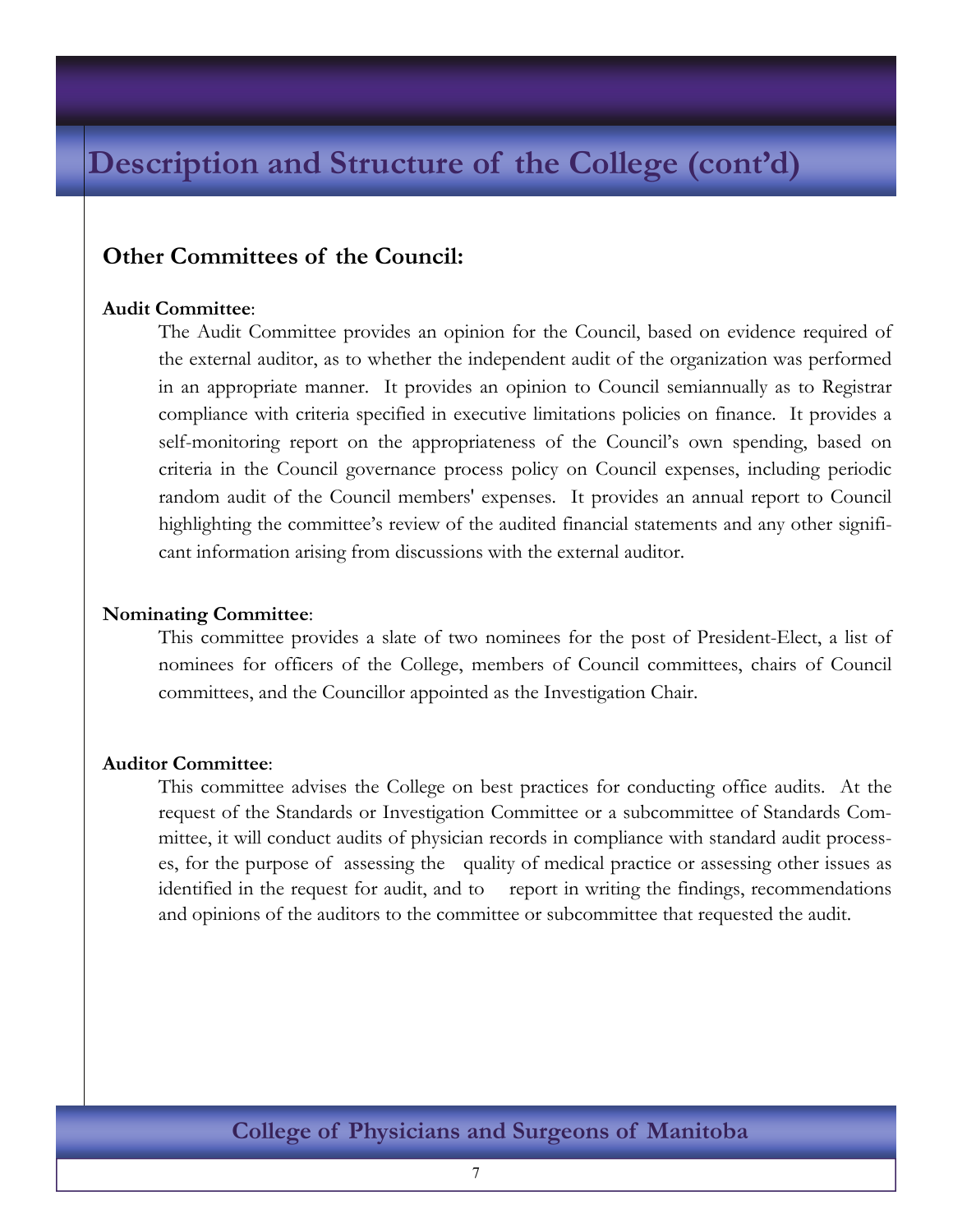# **Officers of the College 2010-2011**

| President   | <b>President-Elect</b> | <b>Past President</b> | <b>Treasurer</b> | Registrar   |
|-------------|------------------------|-----------------------|------------------|-------------|
| Dr. R. Süss | Dr. M. Burnett         | Dr. K. Saunders       | Dr. B. Kowaluk   | Dr. W. Pope |

#### **EXECUTIVE COMMITTEE**

- R. Suss, Chair, President M. Burnett, President-Elect K. Saunders, Past President R. Lotocki, Chair, Program Review H. Domke, Chair, Complaints B. Kowaluk, Chair, Audit (Treasurer) R. Onotera, Chair, Standards O. Persson, Member-at-Large B. Postl, Dean, U of M (Faculty Councillor) R. Toews (Public Councillor – elected) *Ex Officio 2* **COMPLAINTS COMMITTEE**
- **H. Domke, Chair**
- B. Kowaluk J. Elliott A. Vorster Rev. R. Long (Public Rep – CPSM) J. Marnock (Public Rep – Gov't Appt) S. Neel (Public Rep – Gov't Appt)

#### **AUDIT COMMITTEE**

**B. Kowaluk, Chair**  R. Toews B. Postl *Ex Officio 1* 

#### **INVESTIGATION COMMITTEE**

**A. MacDiarmid, Chair**  W. Manishen L. Read (Public Councillor – Govt. Appt.)

#### **Ex Officio:**

*#1 President, President-Elect #2 Registrar (non-voting)* 

### **PROGRAM REVIEW COMMITTEE**

- **R. Lotocki, Chair**
- B. Henderson
- D. Lindsay
- B. Kvern
- A. Friesen (Public Councillor Elected)
- J. Naidoo (Lab Medicine Physician)
- I. Wilkinson (Manitoba Health)

*Ex Officio 1,2*

#### **STANDARDS COMMITTEE**

### **R. Onotera, Chair**

- M. Hochman (Associate Member)
- O. Persson
- H. Unruh
- H. Tassi
- N. Carpenter
- B. Kvern
- R. Dewar (Public Councillor Gov't Appt.)
- I. Ripstein U of M (Faculty Councillor)
- J. François (Designate of Associate Dean, CME)
- D. Wilson Maté (CRNM)
- *Ex Officio 1, 2*

#### **INQUIRY COMMITTEE**

**K. Saunders, Chair** 

### **AUDITOR COMMITTEE**

**C. Scurfield, Chair** 

#### **NOMINATING COMMITTEE**

*The Committee shall consist of the President, President-Elect and Past President (even if the Past President is no longer on Council) until the election of the new President-Elect, who shall then replace the Past President*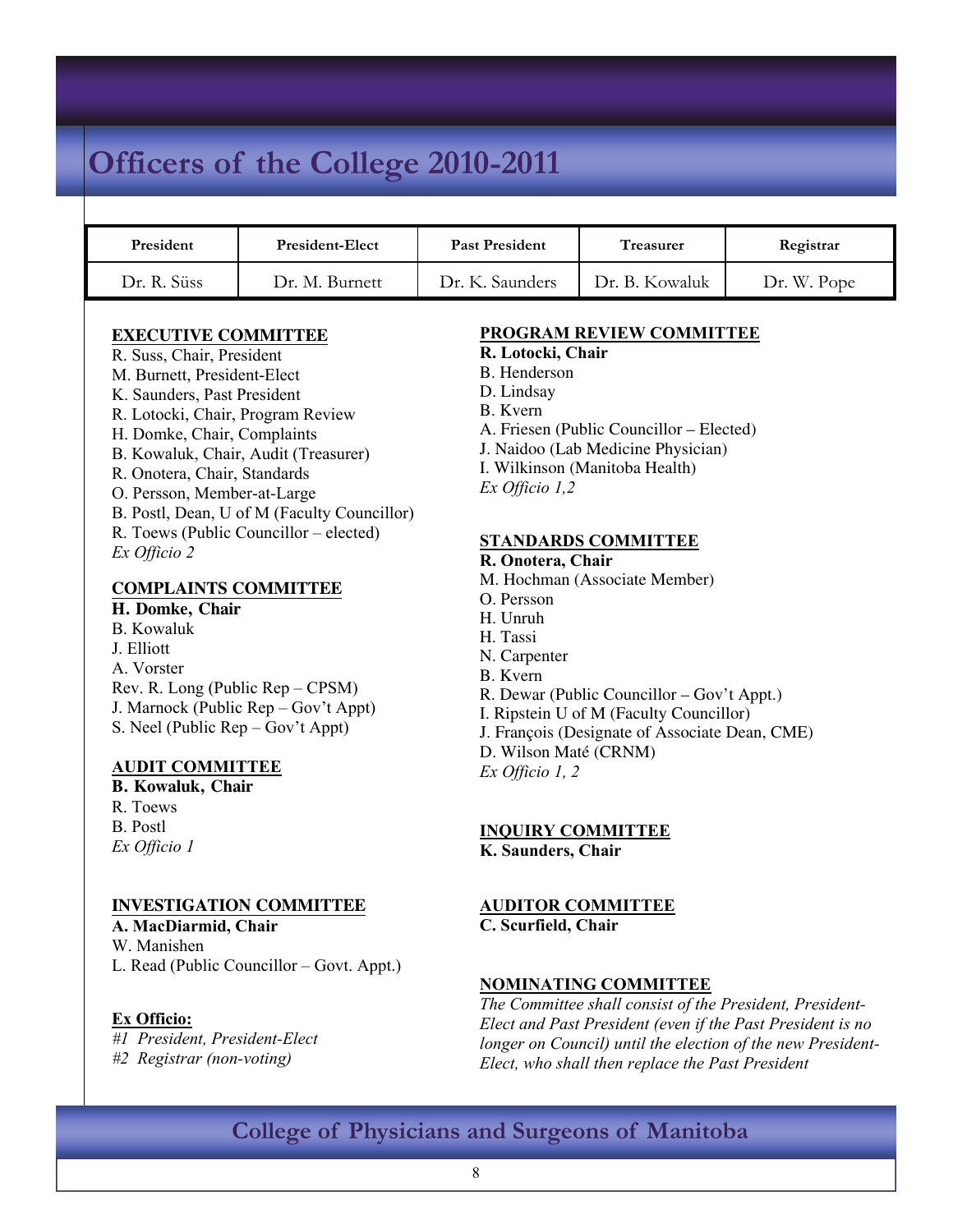# **Inquiry Committee (Panel Members) 2010-2011**

### **Chair: Dr. Kevin Saunders**

### **Physician members:**

Dr. N. Anthonisen Dr. A. Arneja Dr. D. Biehl Dr. G. Bristow Dr. D. Brodovsky Dr. D. Chapman Dr. L. Derzko Dr. N. Margolis Dr. C. Martens-Barnes

Dr. J.K. McKenzie Dr. A. Naimark Dr. T.D. Redekop Dr. L. Rubin Dr. R. Sangster Dr. M. Seshia Dr. V. St.John Dr. A. Vajcner Dr. C. P .W. Warren

### **Public Members**:

Ms Penny Bowles Ms Eleanor Chornoboy Mr. Bill Dowling Mr. Herold Driedger Mr. Earl Gardiner Ms Liz Lobban Ms Gloria Mathes Dr. J. Miles (PhD) Ms Pat Murphy

Ms Annette Osted Ms Barbara Payne Mr. Wayne Rankin Mr. Melvin Reimer Ms Joan Skeene Ms Estelle Sures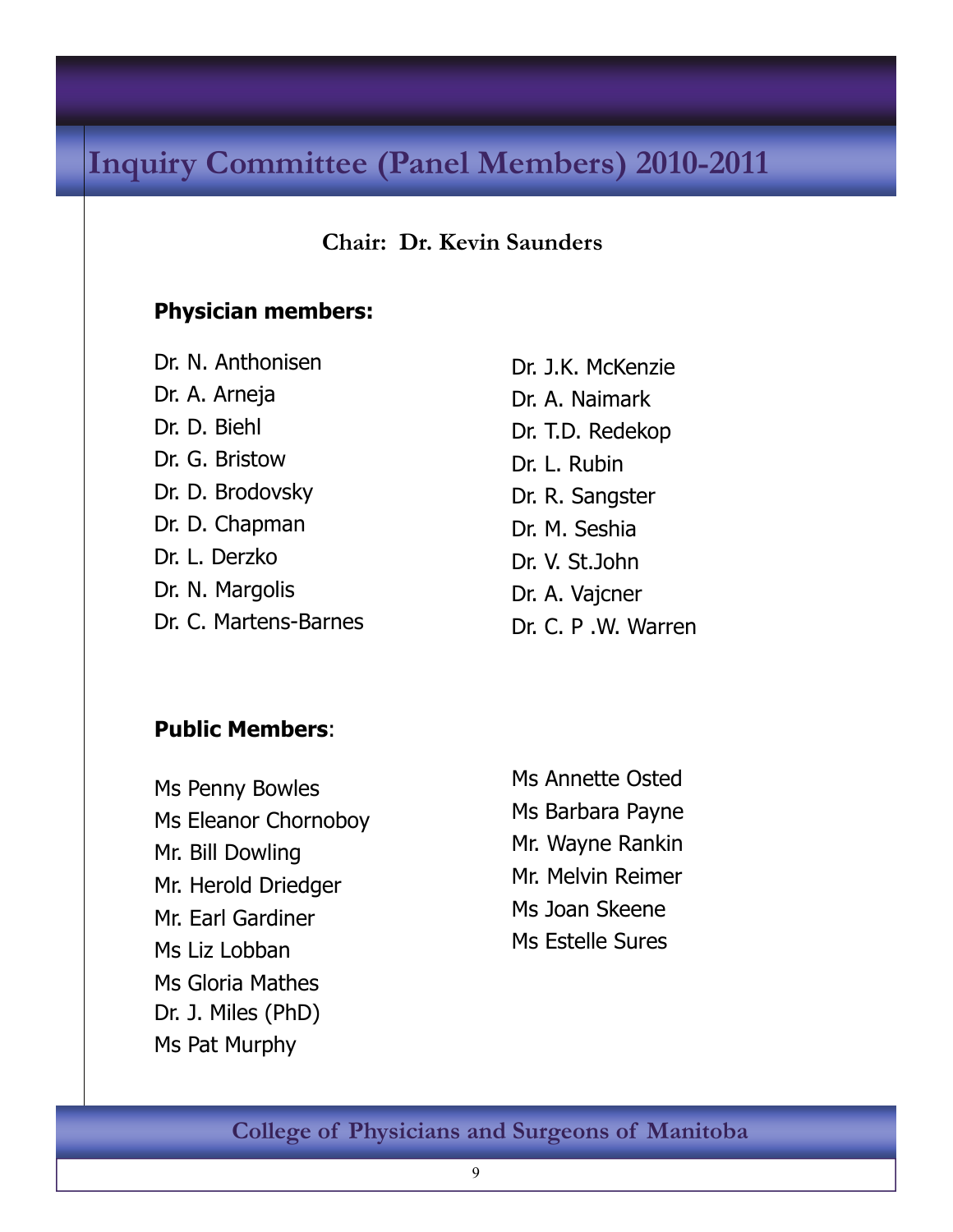# **Potential Auditors (2010-2011)**

| <b>Last Name</b> | <b>First Name</b> | Specialty              | City               |
|------------------|-------------------|------------------------|--------------------|
| Antonissen       | Lou               | Family Practice        | Portage la Prairie |
| Babaian          | Karen             | Quality Officer        | Winnipeg           |
| Bedder           | Phyllis           | <b>Family Practice</b> | Winnipeg           |
| Biehl            | Diane             | Anaesthesia            | Winnipeg           |
| Blakley          | Brian             | Otolaryngology         | Winnipeg           |
| Blouw            | Richard           | <b>Family Practice</b> | Winnipeg           |
| Booy             | Harold            | Family Practice        | Winkler            |
| Bourque          | Christopher       | Neurology              | Winnipeg           |
| Boyd             | April J.          | Vascular Surgery       | Winnipeg           |
| Breneman         | Christopher       | <b>Family Practice</b> | Hamiota            |
| <b>Bretecher</b> | Gilbert           | <b>Family Practice</b> | Dauphin            |
| Brown            | Robert            | Anaesthesia            | Winnipeg           |
| Bueddefeld       | Dieter            | <b>Family Practice</b> | Altona             |
| Carson           | James             | Pediatrics             | Winnipeg           |
| Chapman          | David             | <b>General Surgery</b> | Neepawa            |
| Collister        | Carl              | Obstetrics/Gynaecology | Winnipeg           |
| Cram             | David             | Family Practice        | Souris             |
| Dale             | Catherine         | Dentistry              | Winnipeg           |
| Danzinger        | Rudolph           | Retired                | Winnipeg           |
| De Moissac       | Paul              | Family Practice        | Ste. Anne          |
| Dittberner       | Klaus             | Family Practice        | Winnipeg           |
| Doermer          | Erroll            | <b>Family Practice</b> | Winnipeg           |
| Drachenberg      | Darrell           | Urology                | Winnipeg           |
| Dupont           | Jacqueline        | Nuclear Medicine       | Winnipeg           |
| Dyck             | Michael           | Psychiatry             | Winkler            |
| Edye             | Frances           | Psychiatry             | Winnipeg           |
| Elliott          | Jacobi            | Family Practice        | Grandview          |
| Erhard           | Philippe          | Family Practice        | Winnipeg           |
| Escott           | Nicholas G.       | Pathology              | Thunder Bay        |
| Esmail           | Amirali           | Anaesthesia            | Winnipeg           |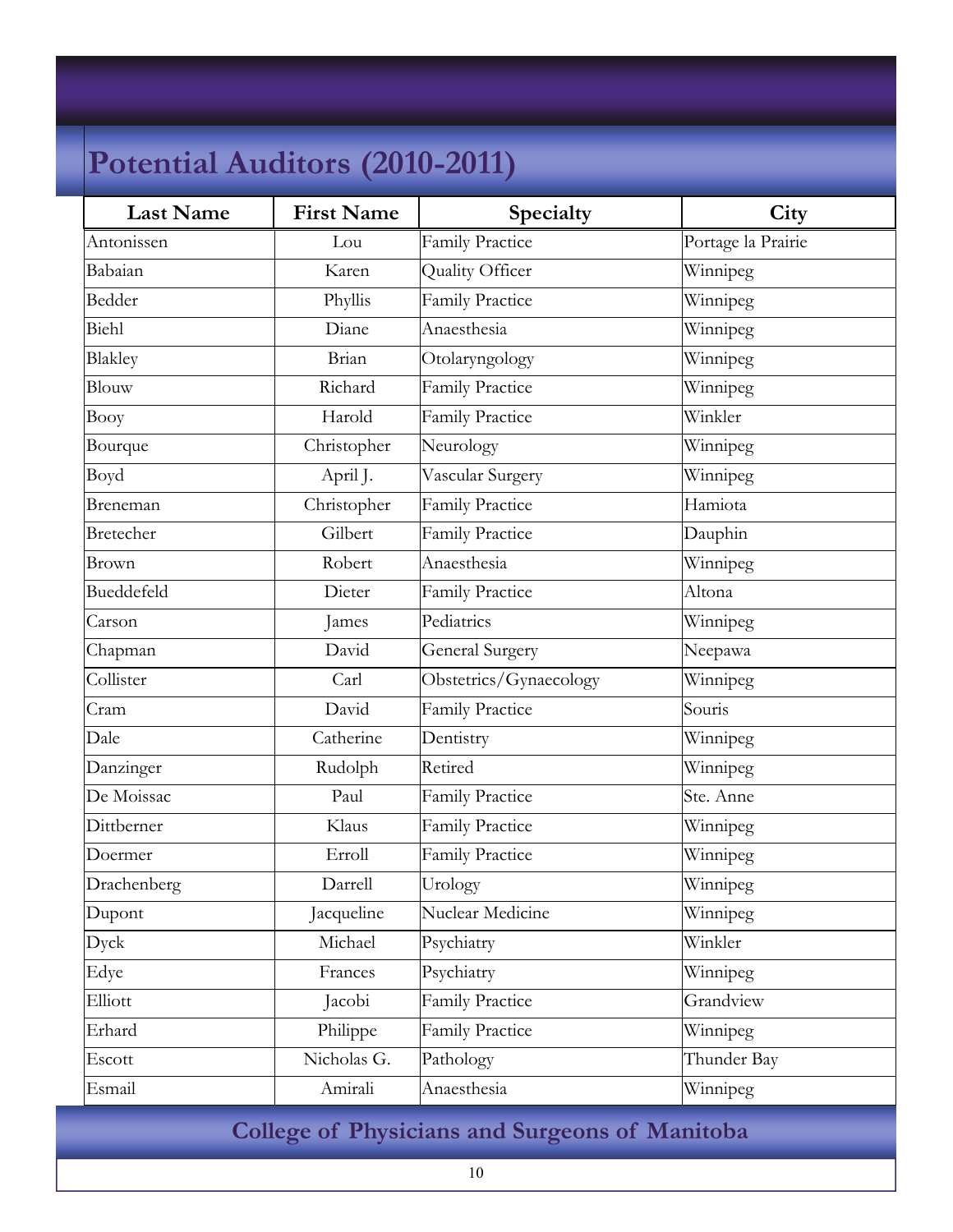| <b>Last Name</b>    | <b>First Name</b> | Specialty                   | City               |
|---------------------|-------------------|-----------------------------|--------------------|
| Fisher              | Morag             | Family Practice             | Winnipeg           |
| Fishman             | Larry             | Otolaryngology              | Winnipeg           |
| Fitzgerald          | Michael           | Family Practice             | Virden             |
| Forsyth             | Mr. Ross          | Assistant Registrar, MPhA   | Winnipeg           |
| Fortier             | Denis             | Family Practice             | Notre Dame         |
| Fuchs               | Graham            | Family Practice             | Selkirk            |
| Galbraith           | Paul              | Int Med/Hem/Hem Path        | Winnipeg           |
| Galessiere          | Paul              | <b>General Surgery</b>      | Steinbach          |
| Gard                | Sherry            | Anaesthesia                 | Winnipeg           |
| Gartner             | John              | Anatomical Pathology        | Winnipeg           |
| Globerman           | Daniel            | Psychiatry                  | Winnipeg           |
| Goossen             | Marvin            | <b>General Surgery</b>      | Brandon            |
| Grabowski           | Janet             | Pediatrics                  | Winnipeg           |
| Graham              | Kerr              | Family Practice             | Stonewall          |
| Gray                | Michael           | <b>Family Practice</b>      | Portage la Prairie |
| Guzman              | Randy             | Vascular Surgery            | Winnipeg           |
| Harris              | Pat               | Oncology                    | Winnipeg           |
| Hawaleshka          | Adrian            | Anaesthesia                 | Winnipeg           |
| Helewa              | Adrian            | Obstetrics/Gynaecology      | Winnipeg           |
| Hesom               | Margaret          | Family Practice             | Winkler            |
| Holmes              | Carol             | Family Practice             | Morden             |
| Holota              | Krystina          | <b>Infection Control RN</b> | Winnipeg           |
| Jansen van Rensburg | Nicholas          | <b>Family Practice</b>      | Beausejour         |
| Juce                | Karen             | <b>Family Practice</b>      | Hamiota            |
| Kaethler            | Wilfried          | <b>Family Practice</b>      | Steinbach          |
| Karvelas            | John              | Urology                     | Winnipeg           |
| Kellen              | Rodney            | Ophthalmology               | Winnipeg           |
| Kinnear             | David             | Family Practice             | Portage la Prairie |
| Klassen             | Donald            | Family Practice             | Winkler            |
| Kliewer             | Kenneth           | Family Practice             | Altona             |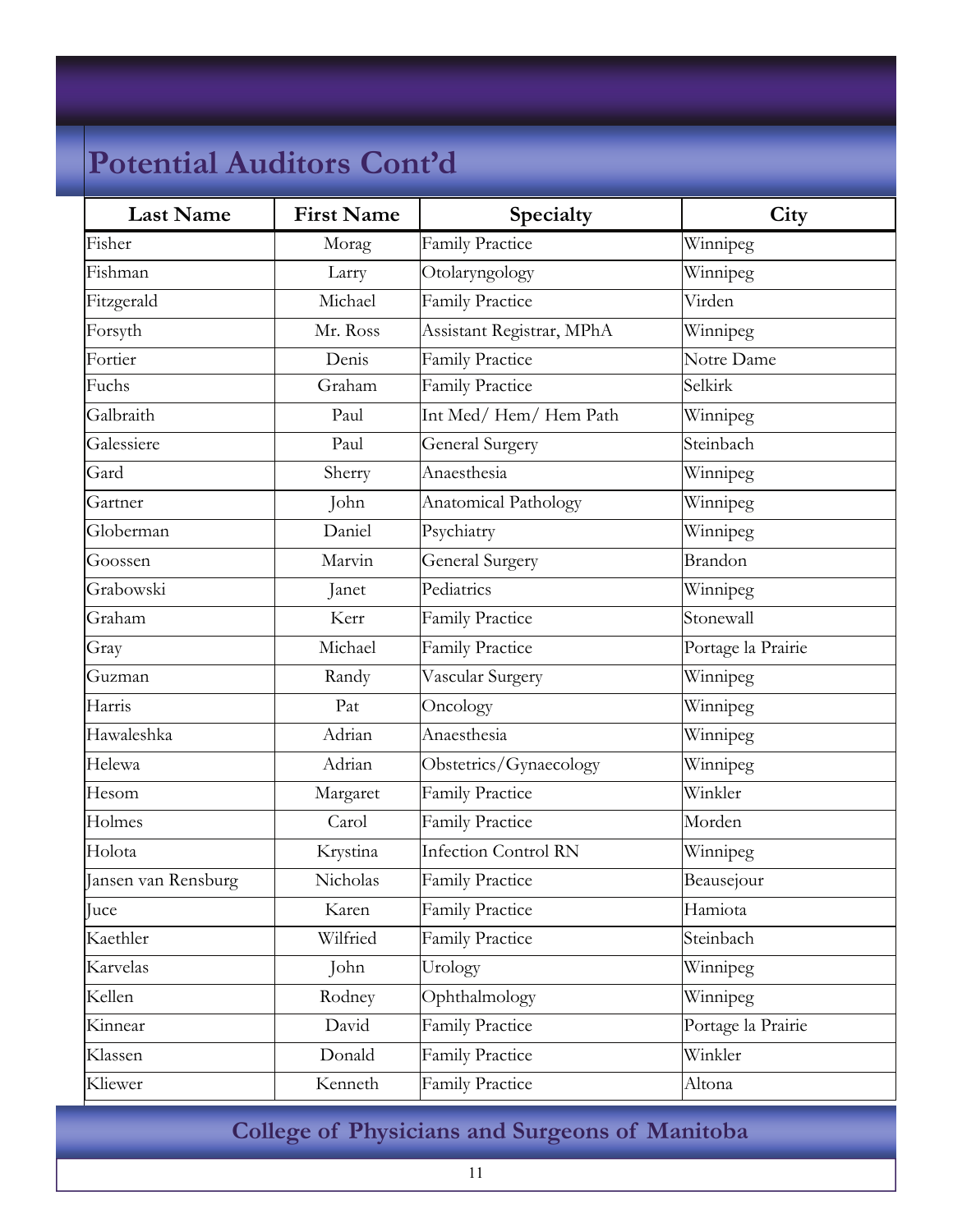| <b>Last Name</b> | <b>First Name</b> | Specialty                   | City               |
|------------------|-------------------|-----------------------------|--------------------|
| Koltek           | Mark M.           | Psychiatry                  | Winnipeg           |
| Koodoo           | Stanley           | Psychiatry                  | Winnipeg           |
| Korenblum        | Marshall          | Psychiatry                  | Toronto            |
| Krepart          | Garry             | Obstetrics/Gynaecology      | Winnipeg           |
| Kristjanson      | David             | Family Practice             | Hamiota            |
| Kulbisky         | Gordon            | Diagnostic Radiology        | Winnipeg           |
| Lane             | Debra             | Hematological Pathology     | Winnipeg           |
| Lane             | Eric              | Family Practice             | Winkler            |
| Lemoine          | Gabriel           | <b>Family Practice</b>      | Ste. Anne          |
| Lindenschmidt    | Richard           | Family Practice             | Selkirk            |
| Lotocki          | Robert            | Obstetrics/Gynaecology      | Winnipeg           |
| Lucy             | Simon             | Anaesthesia                 | Winnipeg           |
| Manishen         | Wayne             | <b>Internal Medicine</b>    | Winnipeg           |
| Matter           | Michele           | Family Practice             | Selkirk            |
| <b>Matthews</b>  | Maureen           | <b>Infection Control RN</b> | Winnipeg           |
| McConnell        | Maureen           | Family Practice             | Winnipeg           |
| Menticoglou      | Savas             | Obstetrics/Gynaecology      | Winnipeg           |
| Menzies          | Robert            | Family Practice             | Morden             |
| Minish           | Kimberley         | <b>Family Practice</b>      | Winnipeg           |
| Munsamy          | Gonasagran K.     | <b>Family Practice</b>      | Winnipeg           |
| Naidoo           | Jenisa            | Chemical Pathology          | Winnipeg           |
| O'Hagan          | David             | Family Practice             | Ste. Rose          |
| Ong              | George            | Family Practice             | Neepawa            |
| Onotera          | Rodney            | <b>General Surgery</b>      | Winnipeg           |
| Padua            | Raymond           | Family Practice             | Winnipeg           |
| Peabody          | Deborah           | Pediatrics                  | Portage la Prairie |
| Penrose          | Michael           | Family Practice             | Dauphin            |
| Persson          | Enok D.           | Family Practice             | Morden             |
| Phillips         | Susan             | Anatomical Pathology        | Winnipeg           |
| Price            | James             | Family Practice             | Portage la Prairie |
| Quesada          | Ricardo           | Family Practice             | Portage la Prairie |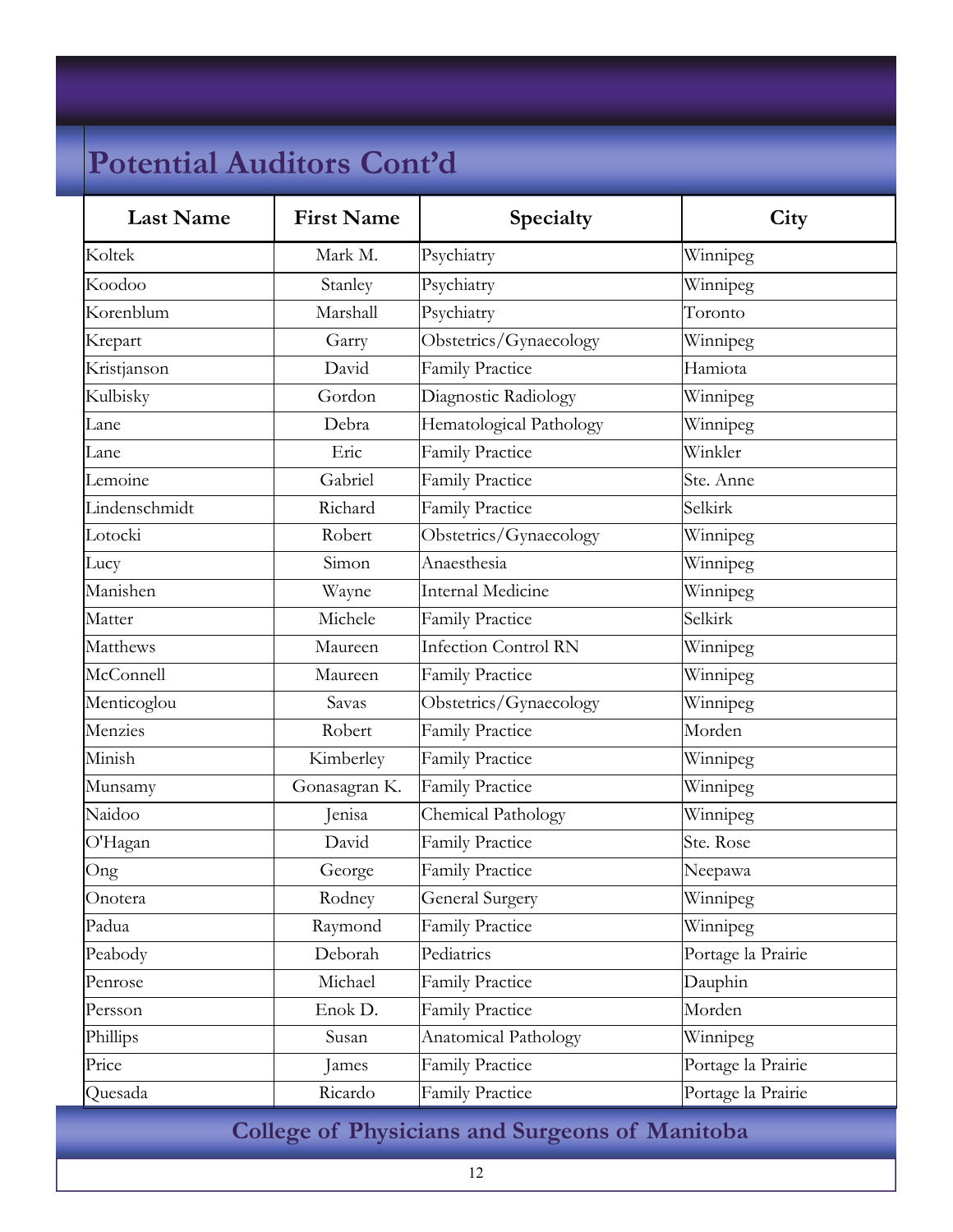| <b>Last Name</b> | <b>First Name</b>   | Specialty                      | City               |
|------------------|---------------------|--------------------------------|--------------------|
| Ranson           | Allan               | Family Practice                | Hamiota            |
| Reid             | Gregory             | Obstetrics/Gynaecology         | Winnipeg           |
| Rice             | Patrick             | Family Practice                | Portage la Prairie |
| Ritchie          | <b>Brian Albert</b> | Family Practice                | Winnipeg           |
| Robertson        | G. Andrew           | Plastics                       | Winnipeg           |
| Ross             | Lonny L             | Plastics                       | Winnipeg           |
| Ross             | James               | <b>General Surgery</b>         | Portage la Prairie |
| Roy              | Mili                | Ophthalmology                  | Winnipeg           |
| Rubinger         | Morel               | <b>Internal Medicine</b>       | Winnipeg           |
| Rusen            | David               | Dentistry                      | Winnipeg           |
| Sangster         | Robert              | Family Practice                | Winnipeg           |
| Saranchuk        | Jeff                | Urology                        | Winnipeg           |
| Schmidt          | Daphne              | Family Practice                | Beausejour         |
| Schneider        | Carol               | Obstetrics/Gynaecology         | Winnipeg           |
| Scurfield        | Carol               | Family Practice                | Winnipeg           |
| Seager           | Mary-Jane           | Obstetrics/Gynaecology         | Winnipeg           |
| Sethi            | Kris                | Family Practice                | Flin Flon          |
| Smith            | Hugh                | InternalMedicine/Cardiology    | Winnipeg           |
| Smith            | Roy                 | Family Practice                | Winnipeg           |
| St. John         | Valerie             | Family Practice                | Minnedosa          |
| Stearns          | Eric                | Obstetrics/Gynaecology         | Winnipeg           |
| Stoffman         | Jayson              | Paediatrics/Hematology         | Winnipeg           |
| Sutherland       | Eric                | Anaesthesia/Pain Control       | Winnipeg           |
| Sutton           | Ian                 | Anaesthesia/Pain Control       | Winnipeg           |
| Szwajcer         | David               | Internal Medicine / Hematology | Winnipeg           |
| Tenenbein        | Milton              | Pediatrics                     | Winnipeg           |
| Thiessen         | Myron               | Family Practice                | Steinbach          |
| Thompson         | Genevieve           | <b>Infection Control RN</b>    | Winnipeg           |
| Tresoor          | Tracy               | <b>Family Practice</b>         | Roblin             |
| Turgeon          | Thomas              | Orthopedic Surgery             | Winnipeg           |
| Van Dyk          | Werner              | <b>Family Practice</b>         | Winnipeg           |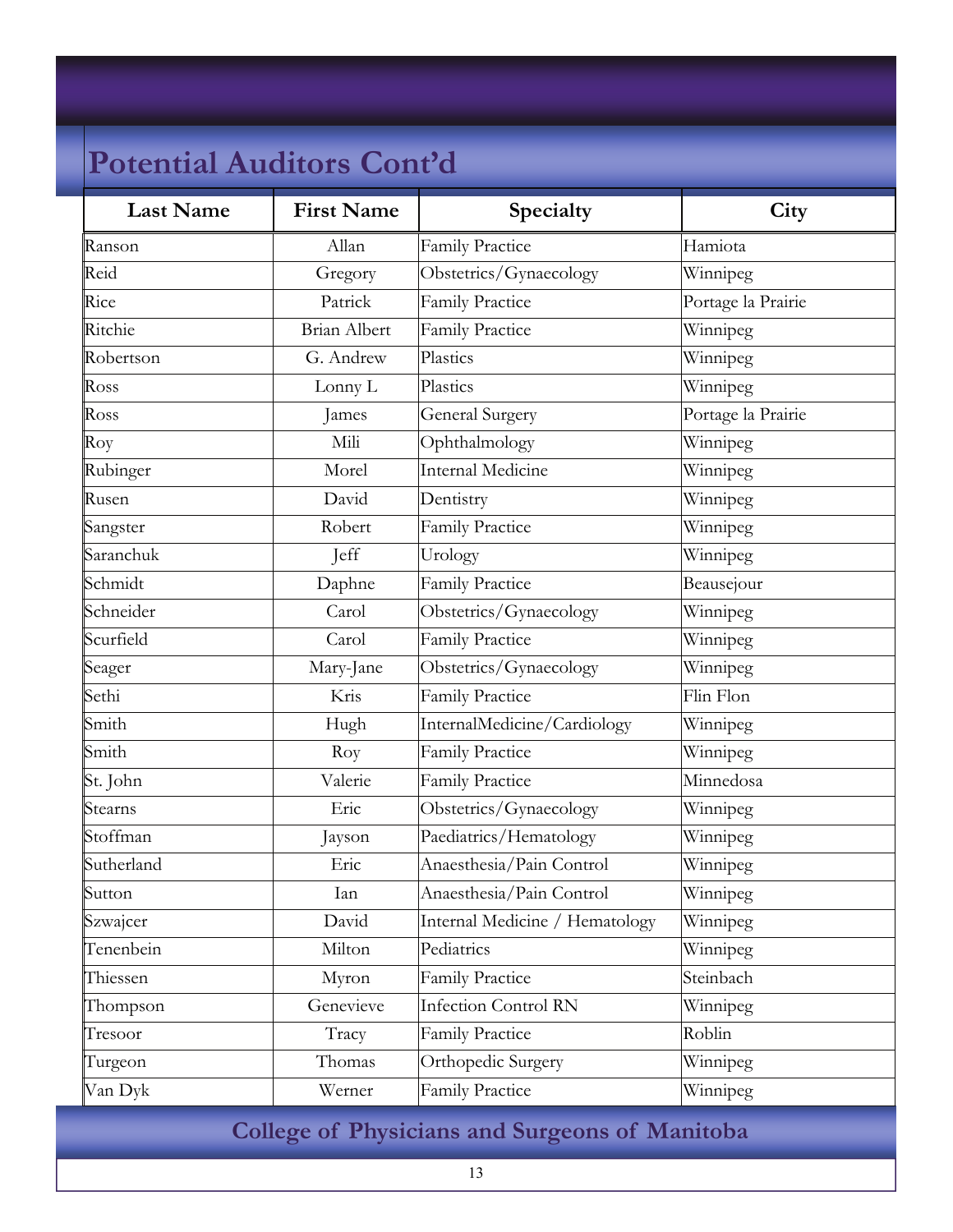| <b>Last Name</b> | <b>First Name</b> | Specialty                      | City     |
|------------------|-------------------|--------------------------------|----------|
| Walton           | Paul              | Dentistry                      | Winnipeg |
| Warmer           | Ms Ilana          | Infection Control Practitioner | Winnipeg |
| Wiens            | Anthony           | <b>Family Practice</b>         | Dauphin  |
| Wiens            | Harold            | Obstetrics/Gynaecology         | Winnipeg |
| Wiens            | James             | Ophthalmology                  | Winnipeg |
| Willemse         | Pieter            | <b>General Surgery</b>         | Dauphin  |
| Woelk            | Cornelius         | <b>Family Practice</b>         | Winkler  |
| Wong             | Simon             | Urology                        | Winnipeg |
| Zabolotny        | <b>Brent</b>      | General Surgery                | Winnipeg |
| Zacharias        | James             | Nephrology                     | Winnipeg |
| Ziesmann         | Manfred           | Plastics                       | Winnipeg |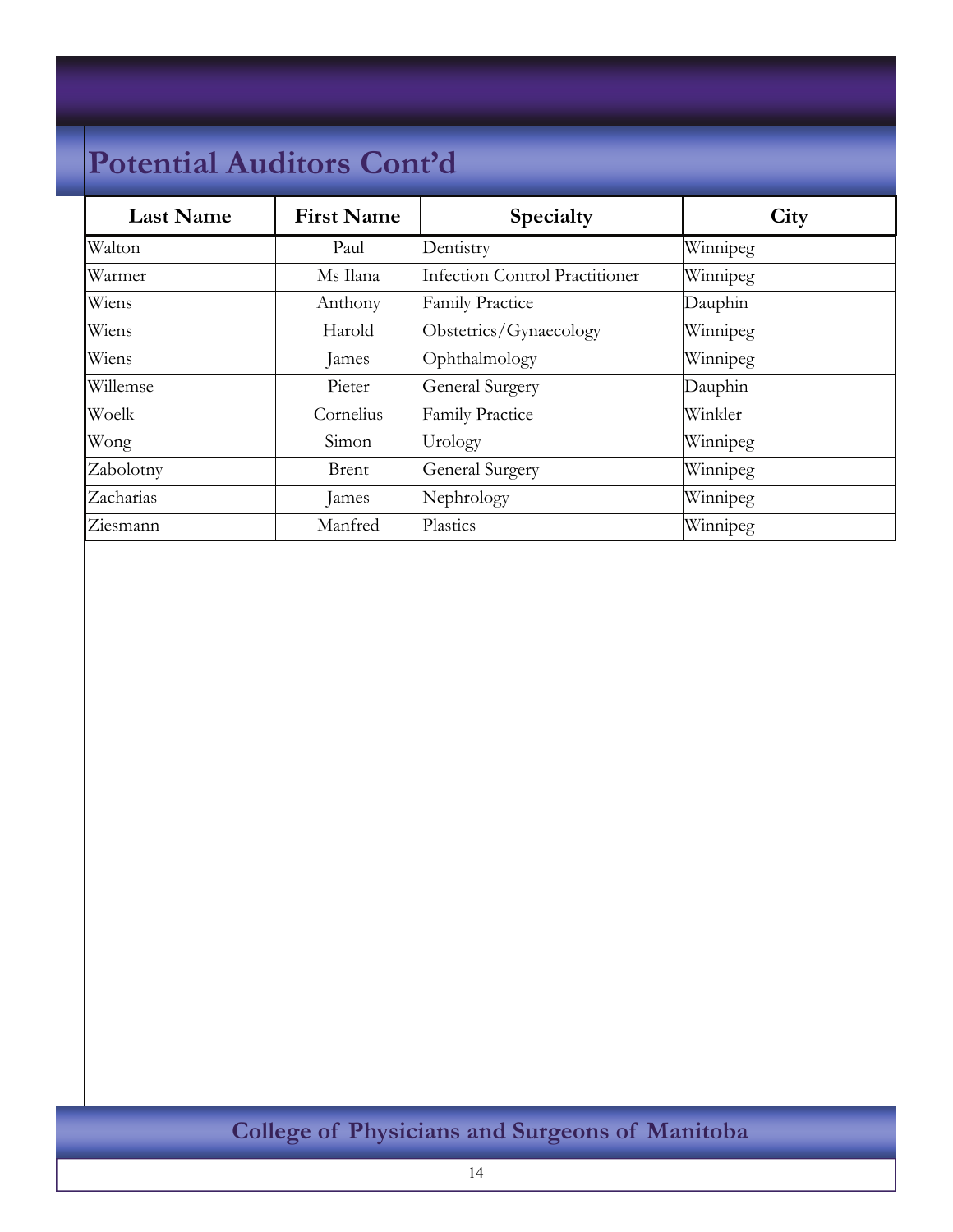# **Meetings Report**

#### (A) **MEETINGS**

During the period 1 May 2010 to 30 April 2011, the following meetings were held

- 4 Council: 11 June, 20 September, 17 December 2010; 11 March 2011
- 6 Executive Committee: 23 May, 11 June, 20 September, 4 October, 17 December 2010; 11 March 2011
- 4 Appeal Committee: 17 August, 18 August, 17 December 2010; 18 January 2011
- 8 Complaints Committee: 10 June, 27 July, 14 September, 19 October, 23 November 2010; 11 January, 8 March, 12 April 2011
- 2 Audit Committee: 2 June, 19 November 2010
- 0 Inquiry Committee
- 3 Inquiry Panel: 10 June, 31 August, 21 September 2010
- 6 Investigation Committee: 14 May, 11 June, 8 September, 3 November 2010; 25 January, 16 March 2011
- 0 Liaison Committee with M.M.A
- 5 Program Review Committee: 21 June, 13 September, 22 November 2010; 24 January, 28 March 2011
- 5 Standards Committee: 22 June, 10 September, 19 November 2010; 11 February, 5 April 2011 In addition: 2 meetings of Child Health Standards Committee 1 meeting of Maternal & Perinatal Health Standards Committee 14 meetings of Area Standards Committees
- 43 meetings
- 17 meetings of subcommittees, and
- 2 non-hospital reviews
- 62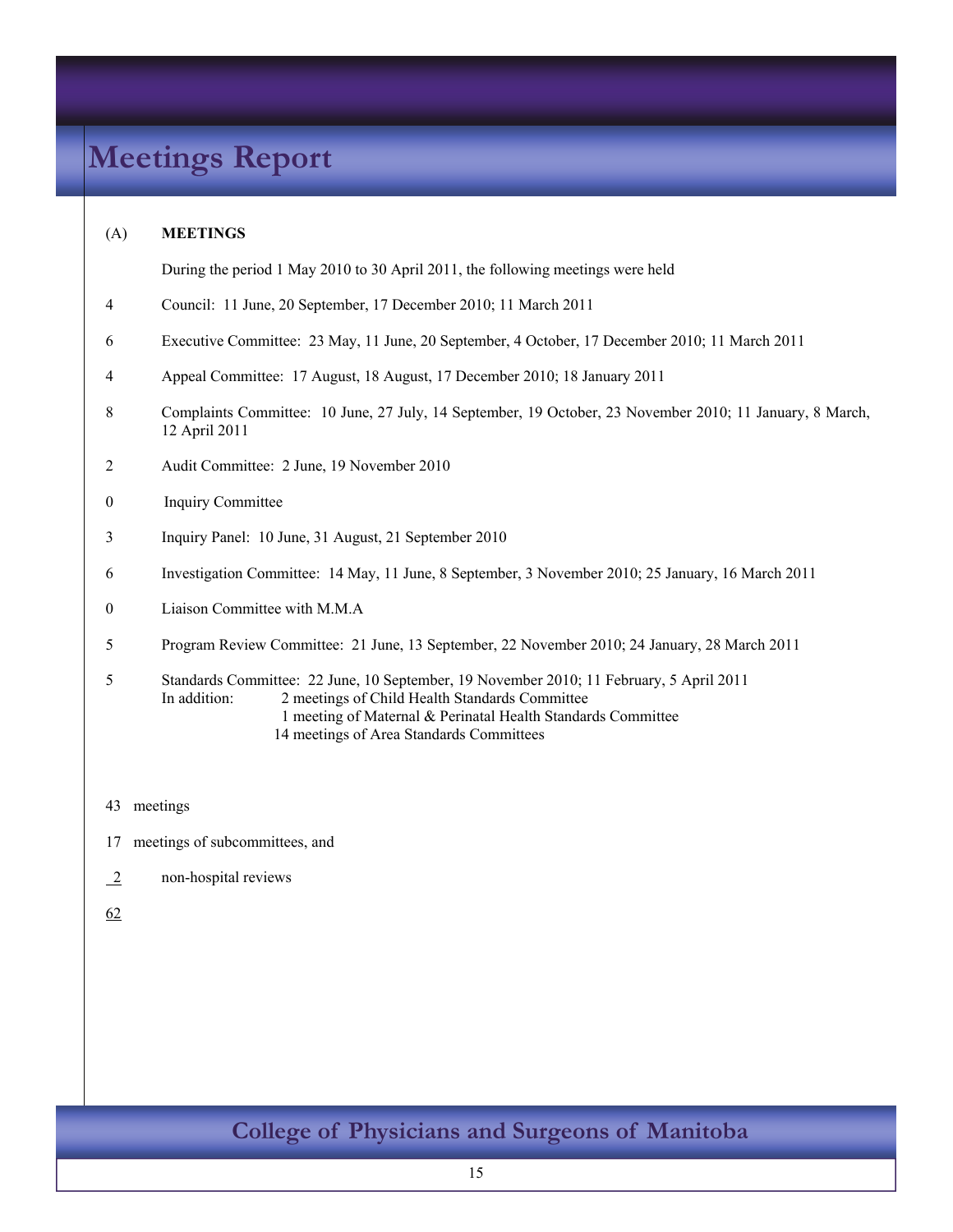# **Complaints Committee Report**

The Complaints Committee Panels met 8 times over the period May 1, 2010 to April 30, 2011. A total of 208 new formal complaints were reviewed from the following sources:

| Patient/legal representative                                  | 196. |
|---------------------------------------------------------------|------|
| Registrar (College) - includes those reference directly to IC |      |
| Other                                                         |      |

 Complaints Committee closed 208 cases during the period May 1, 2010 to April 30, 2011 with the following dispositions:

| Comments/No Further Action                       | 102 |
|--------------------------------------------------|-----|
| Resolved by Correspondence by Medical Consultant | 24  |
| Complaint Referred to Investigation Committee    | 13  |
| (includes Registrar referrals to IC)             |     |
| Advice/Criticism                                 | 50  |
| Alternate Dispute Resolution                     |     |
| Withdrawn cases                                  |     |

As in previous years, communication was a contributing factor in a significant number of complaints received. The Complaints Committee classified the closed complaints as follows: [Some cases have more than one classification].

| Breach of Trust/Behaviour          |                             |
|------------------------------------|-----------------------------|
| Breach of Trust/Sexual Impropriety | $\mathcal{R}_{\mathcal{A}}$ |
| Communication                      | 102                         |
| Diagnosis/Treatment                | 112                         |
| Advertising                        |                             |
| Record Keeping                     |                             |

 Of the 208 new complaints received during the period May 1, 2010 to April 30, 2011, the following list shows the number of complaints by geographical location of the physician:

| Urban General Practitioner (Winnipeg/Brandon) | $93(44\%)$  |
|-----------------------------------------------|-------------|
| Urban Non-Specialist                          | 1 $(.5\%)$  |
| Rural Non-Specialist                          | $5(2.5\%)$  |
| Urban - Specialist (Winnipeg/Brandon)         | 61 $(29\%)$ |
| Rural Specialist                              | 2 $(1\%)$   |
| Rural General Practitioner                    | 41 $(20\%)$ |
| Residents                                     | $3(1.5\%)$  |
| Physician/Clinical Assistants                 | $2(1\%)$    |
|                                               |             |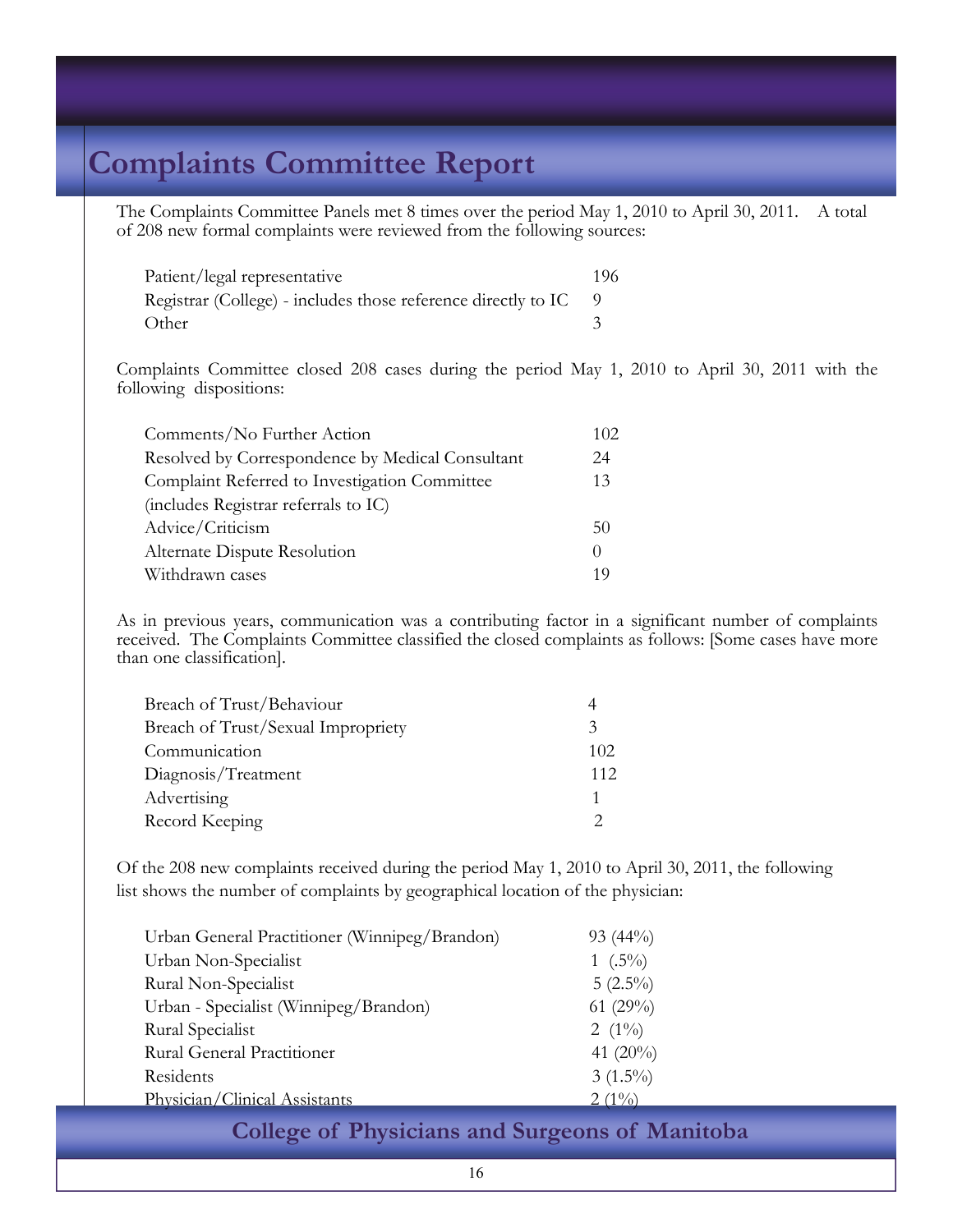# **Investigation Committee Report**

The Investigation Committee met 6 times over the period May 1, 2010 to April 30, 2011, and received a total of 63 new cases during that period, from the following sources:

| <b>Complaints Committee</b>              | $13(20.5\%)$ |
|------------------------------------------|--------------|
| Registrar                                | $14(22.5\%)$ |
| Appeals of Complaints Committee Decision | $36(57\%)$   |

**The Investigation Committee closed 77 cases during the period May 1, 2010 to April 30, 2011 with the following dispositions: (note: several cases had more than one outcome)**

| 1. | <b>Closed - No Formal Action:</b><br>• with Letter of Criticism/Advice<br>no further action and/or concur with Complaints Committee | 25<br>38 |
|----|-------------------------------------------------------------------------------------------------------------------------------------|----------|
| 2. | Undertakings<br>Self-Directed Learning<br>Practice Limitations<br>Body fluid monitoring<br>3<br>Retire                              | 11       |
| 3. | Censure                                                                                                                             | 3        |
| 4. | <b>Surrender Licence</b>                                                                                                            |          |
| 5. | Other (terms and conditions if relicensed)                                                                                          |          |
| 6. | Withdrawn                                                                                                                           | 5        |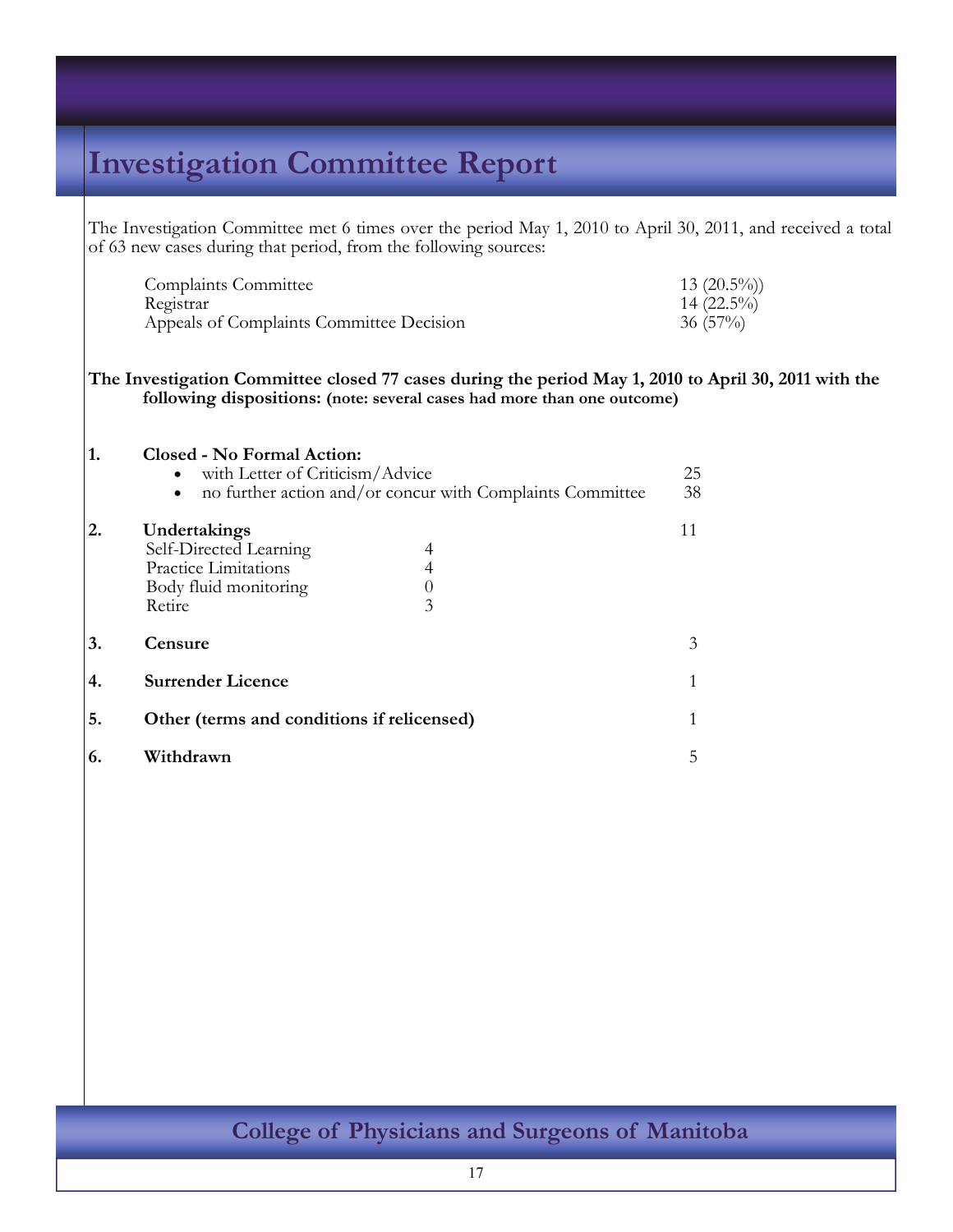# **Inquiry Committee Report**

There were 3 Inquiry Panels completed between May 1, 2010 and April 30, 2011.

- 1. Completed in June 2010: Licensure/Registration Revoked
- 2. Completed in August 2010: Licensure/Registration Revoked
- 3. Completed in September 2010: Licensure/Registration Revoked

# **Appeal Committee Report**

- There were 18 appeals of Investigation Committee decisions to Appeal Committee.
- Appeal Committee confirmed the Investigation Committee decision in sixteen of the eighteen cases.
- One referred back to the Investigative Committee.
- One was a varied decision of the Investigation Committee.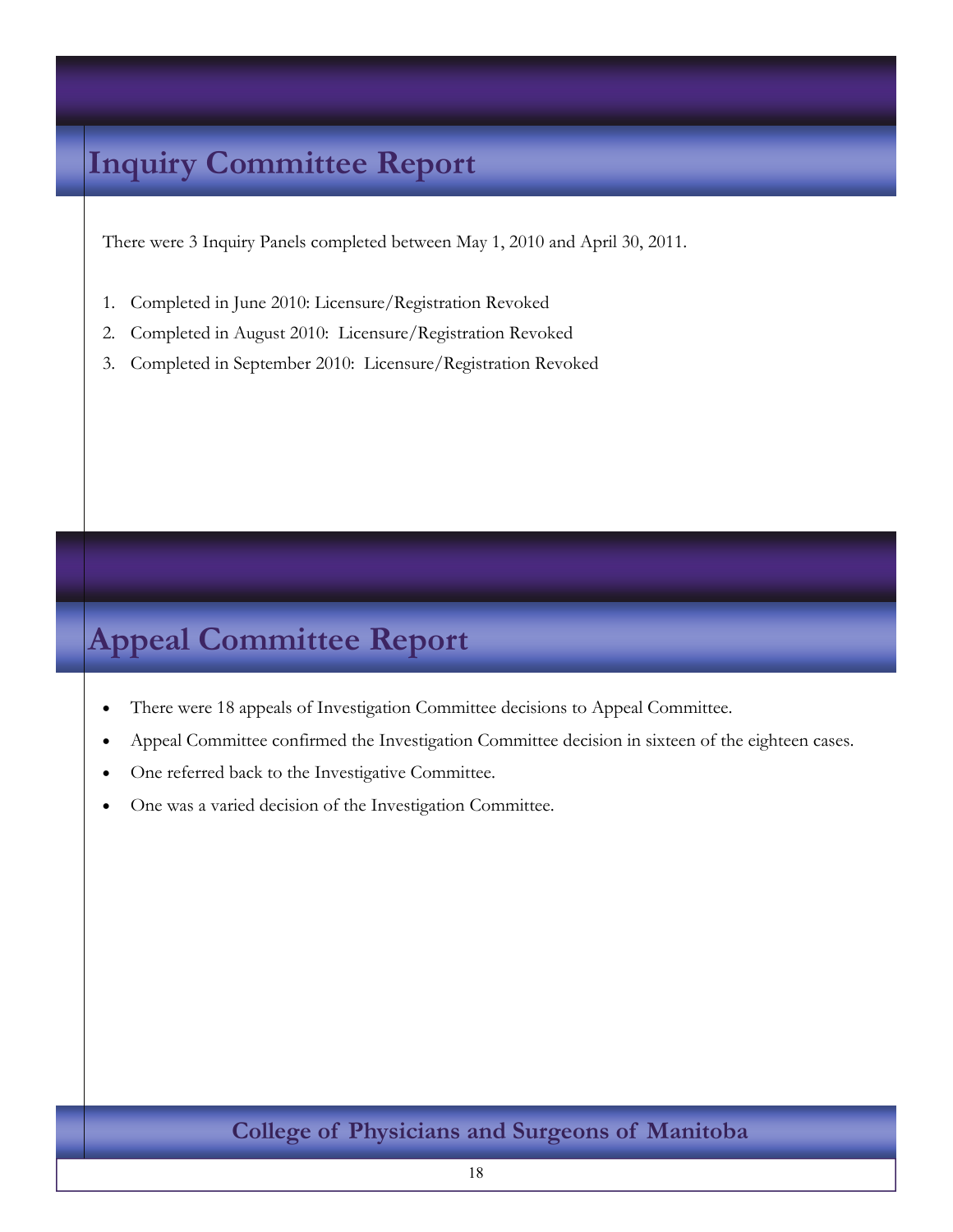# **Measuring the Competency of Members**

The College of Physicians and Surgeons of Manitoba utilizes a number of tools to review members' continuing competency. The most important of these is chart audits. Chart audits arrive from a number of avenues:

- As part of the Qualifications process, new physicians on the conditional register undergo a chart audit at approximately 6 months of practice.
- The Standards Committee may direct an audit because the committee is reviewing a physician.
- The Investigation Committee may order a chart audit as part of its review of a physician.
- Referral to Standards may come from the Investigation Committee, the Registrar, or the Executive Committee/Council.
- Physicians over the age of 75 years have routine chart audits every 5 years.
- When the College performs a rural hospital review, all rural physicians who admit to that hospital have a chart audit.
- Chart audits are a significant component of accreditation surveys for non-hospital medical/surgical facilities which occur when the facilities open and every 5 years thereafter.
- The Child Health Standards Committee reviews the deaths of all patients between the ages of 3 months and 18 years.**\***
- The Maternal/Perinatal Health Standards Committee reviews many physician charts on a per case basis as they review child mortality and perinatal/morbidity and mortality.**\*\***

 **\***The Government of Manitoba provides funding for the operation of the subcommittee on Child Health standards. Its purpose is to maintain and improve the quality of medical practice as related to child health through per review and analysis; through education rather than discipline. It functions as a public advocate when needed.

**\*\***The Government of Manitoba provides funding for the operation of the subcommittee on Maternal and Perinatal Health standards. Its purpose is to maintain and improve the quality of medical practice as related to maternal and perinatal health through peer review and analysis; through education rather than discipline. It also functions as a public advocate when appropriate.

Education and peer review are the two key components that assist continuing physician competence. In addition to the above educational audits, there are several other processes which act to update physician quality of care.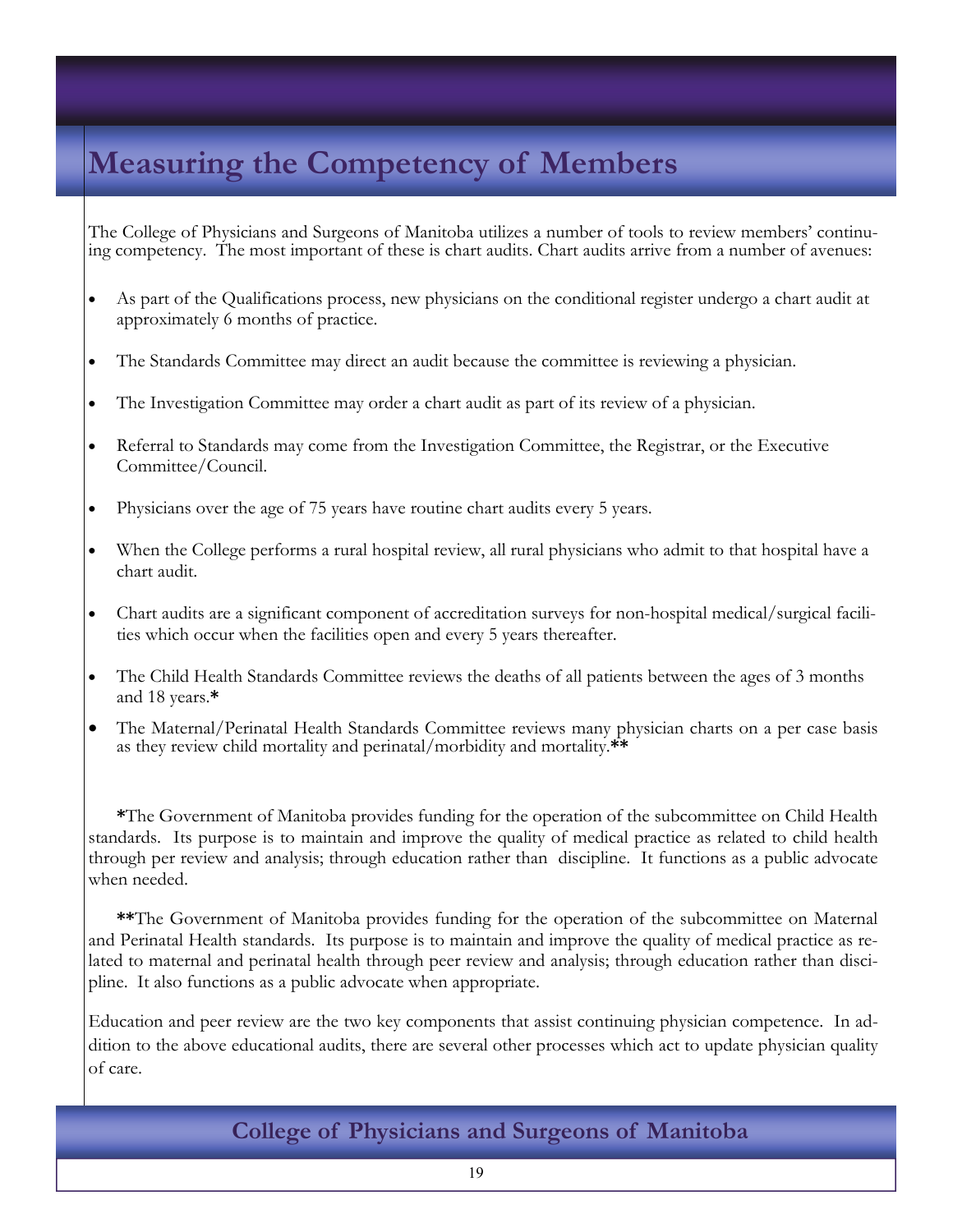# **Measuring the Competency of Members Cont'd**

The College newsletter outlines important new issues, especially related to the ethical practice of medicine.

- All physicians participate in some form of Continuing Medical Education. All specialists must participate in a maintenance of certification 5 year cycle program. All family physicians must participate in the MainPro program of the College of Family Physicians of Canada
- The Registrars provide many hours of educational sessions each year to the Faculty of Medicine at the University of Manitoba related to professional and ethical issues.
- Issues related to prescribing are reviewed with individual physicians. These may arise from complaints, Standards matters, calls to the Registrar from the Manitoba Pharmaceutical Association or comments from other physicians.
- Each hospital or Regional Health Authority has a Clinical Privileges Panel which reviews physicians' competencies in hospitals over the course of the year. When concerns are raised, they may refer these physicians to the College for further consideration.
- Physician members are legally and ethically required to report colleagues who may be at risk to the public to the Registrar. These individuals are then reviewed an appropriate educational action is taken.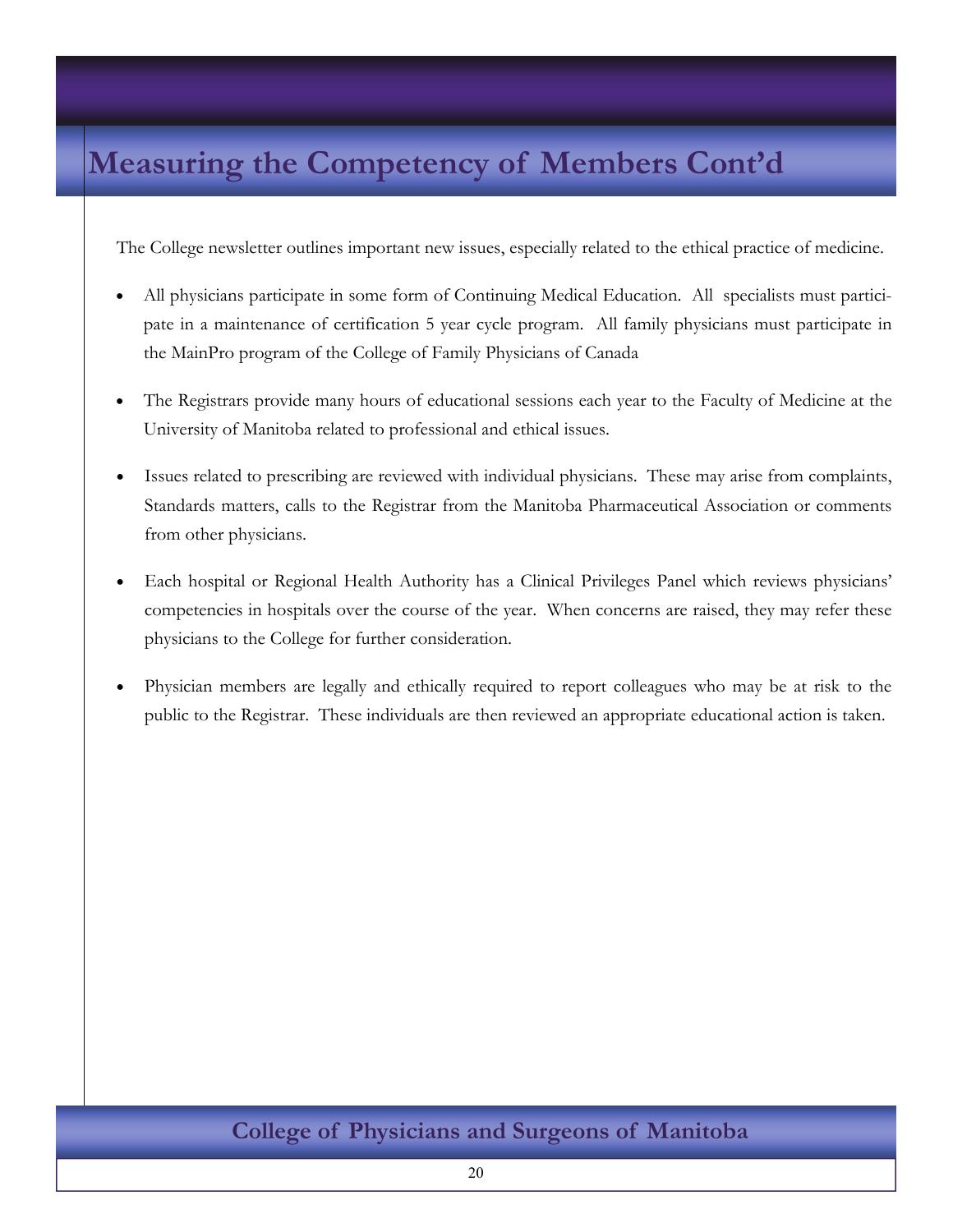# **Applications for Registration Received & Their Disposition**

Number of applications received : 581

Number registered: 389

230 on the Educational Register; 138 on the MB Medical Register (of which 38 were conditional); 10 Clinical Assistants, 11 Physician Assistants

Clinical Assistants applied but not registered: 19

Did not meet the requirements: 22

Did meet the requirements, not yet registered: 42

Unknown at time of report whether or not met the requirements: 109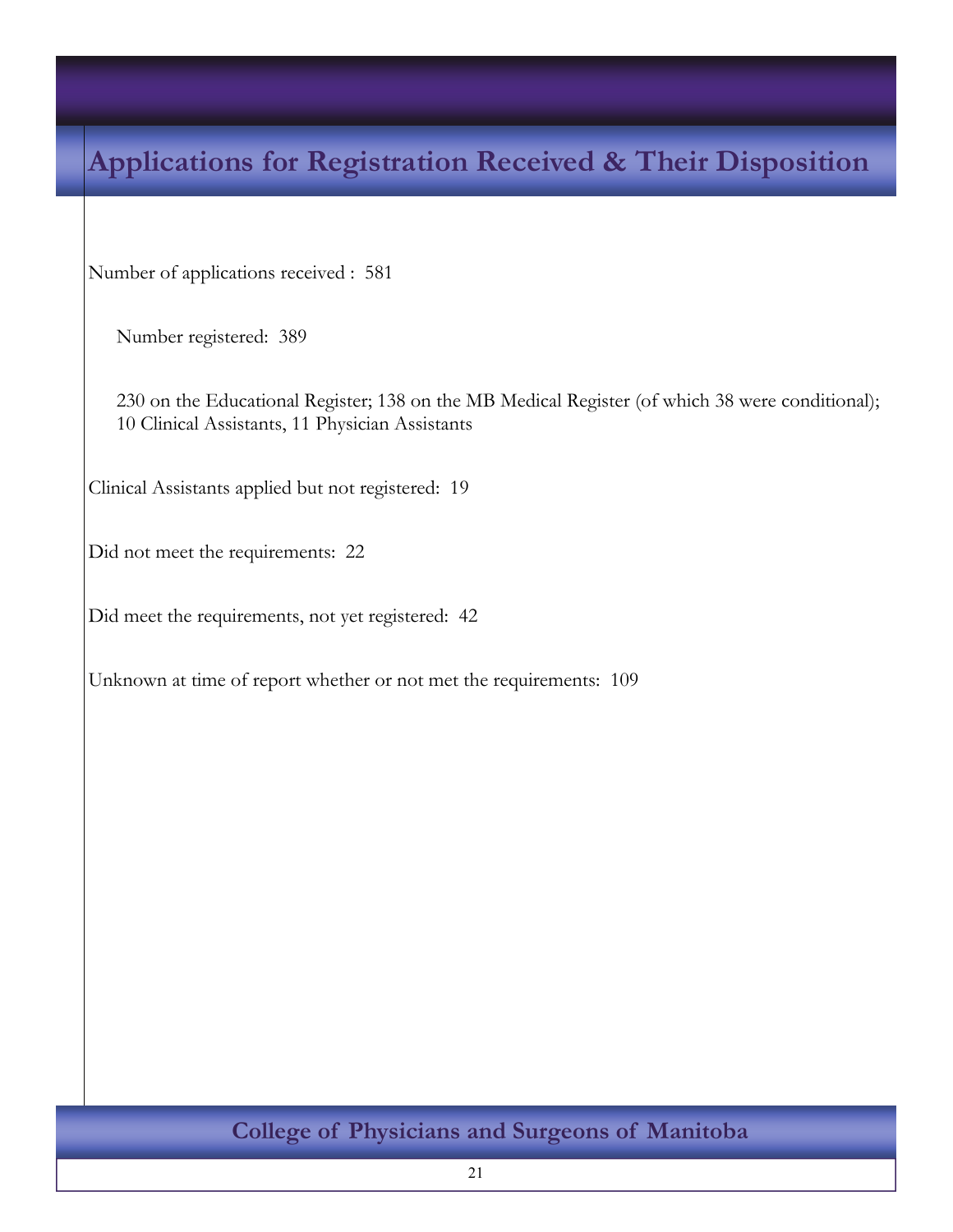# **Physician Resource Statistics**

#### (B) **CERTIFICATES OF REGISTRATION ISSUED**

During the period 1 May 2010 to 30 April 2011, 189 persons were issued registration and a full licence to practise. In total there were 190 certificates issued. One physician did not practise here.

#### **TABLE I MEDICAL PRACTITIONERS GRANTED REGISTRATION AND FULL LICENCE ANNUALLY IN MANITOBA 2002 - 2011 with Country of Qualification**

| Year                                        | Man  | Can  | <b>USA</b>     | UK&I | Eur | Asia | Aust     | NZ           |      | $Aff C/S$ Am | Total |
|---------------------------------------------|------|------|----------------|------|-----|------|----------|--------------|------|--------------|-------|
| 2002                                        | 33   | 25   |                | 3    | 2   | 13   |          | $\theta$     | 61   | $\theta$     | 139   |
| 2003                                        | 30   | 35   | $\Omega$       |      | 8   | 12   | $\theta$ |              | 45   | 4            | 136   |
| 2004                                        | 28   | 19   |                | 2    | 9   | 20   | $\theta$ | $\theta$     | 38   | 4            | 121   |
| 2005                                        | 36   | 33   | 2              | 3    | 6   | 23   | $\theta$ | $\mathbf{0}$ | 22   | 4            | 129   |
| 2006                                        | 30   | 43   | $\theta$       | 3    | 8   | 40   | $\theta$ | $\theta$     | 26   | 2            | 152   |
| 2007                                        | 41   | 31   | $\Omega$       | 8    | 4   | 40   |          | $\theta$     | 29   | 3            | 157   |
| 2008                                        | 45   | 48   | $\overline{2}$ | 7    | 8   | 40   | $\theta$ | $\theta$     | 25   | 6            | 181   |
| 2009                                        | 49   | 26   | $\overline{2}$ | 5    | 2   | 28   |          | $\theta$     | 20   | 2            | 135   |
| 2010                                        | 33   | 30   |                | 7    | 10  | 46   |          | $\Omega$     | 22   | 3            | 153   |
| 2011                                        | 56   | 42   | 6              | 5    | 10  | 39   | 2        |              | 21   | 7            | 189   |
| Total $(10 \text{ Yr})$                     | 381  | 332  | 15             | 44   | 67  | 301  | 6        | 2            | 309  | 35           | 1492  |
| New Practitioners % of Total                |      |      |                |      |     |      |          |              |      |              |       |
| 2011                                        | 29.6 | 22.2 | 3.2            | 2.7  | 5.3 | 20.6 | 1.0      | 0.5          | 11.1 | 3.7          | 100%  |
| Departages moy not be exect due to reunding |      |      |                |      |     |      |          |              |      |              |       |

Percentages may not be exact due to rounding

#### (C) **NUMBER OF LICENSED PRACTITIONERS IN MANITOBA AS AT 30 APRIL 2011 TABLE II NUMBER OF LICENSED MEDICAL PRACTITIONERS IN MANITOBA 2002-2011**

|      |            |      | Outside  |               |               | <b>Net Gain</b> |
|------|------------|------|----------|---------------|---------------|-----------------|
| Year | Winnipeg % |      | Winnipeg | $\frac{0}{0}$ | <b>Totals</b> | Net Loss()      |
| 2002 | 1592       | 75.0 | 530      | 25.0          | 2122          | 48              |
| 2003 | 1618       | 75.2 | 534      | 24.8          | 2152          | 30              |
| 2004 | 1626       | 74.7 | 550      | 25.3          | 2176          | 24              |
| 2005 | 1640       | 75.0 | 546      | 25.0          | 2186          | 10              |
| 2006 | 1663       | 75.0 | 555      | 25.0          | 2218          | 32              |
| 2007 | 1688       | 74.3 | 584      | 25.7          | 2272          | 54              |
| 2008 | 1722       | 74.1 | 603      | 25.9          | 2325          | 53              |
| 2009 | 1788       | 75.1 | 594      | 24.9          | 2382          | 57              |
| 2010 | 1833       | 75.1 | 609      | 24.9          | 2442          | 60              |
| 2011 | 1888       | 75.5 | 614      | 24.5          | 2502          | 87              |

The total of 2502 includes 46 fully licensed residents. There are no data on how many actually "moonlight", or to what extent.

Note: Due to a transition to a new database, the figures for the net gain in from last year's figure do not coincide.

Although not shown in the table above, the total for 2010 is corrected to 2415.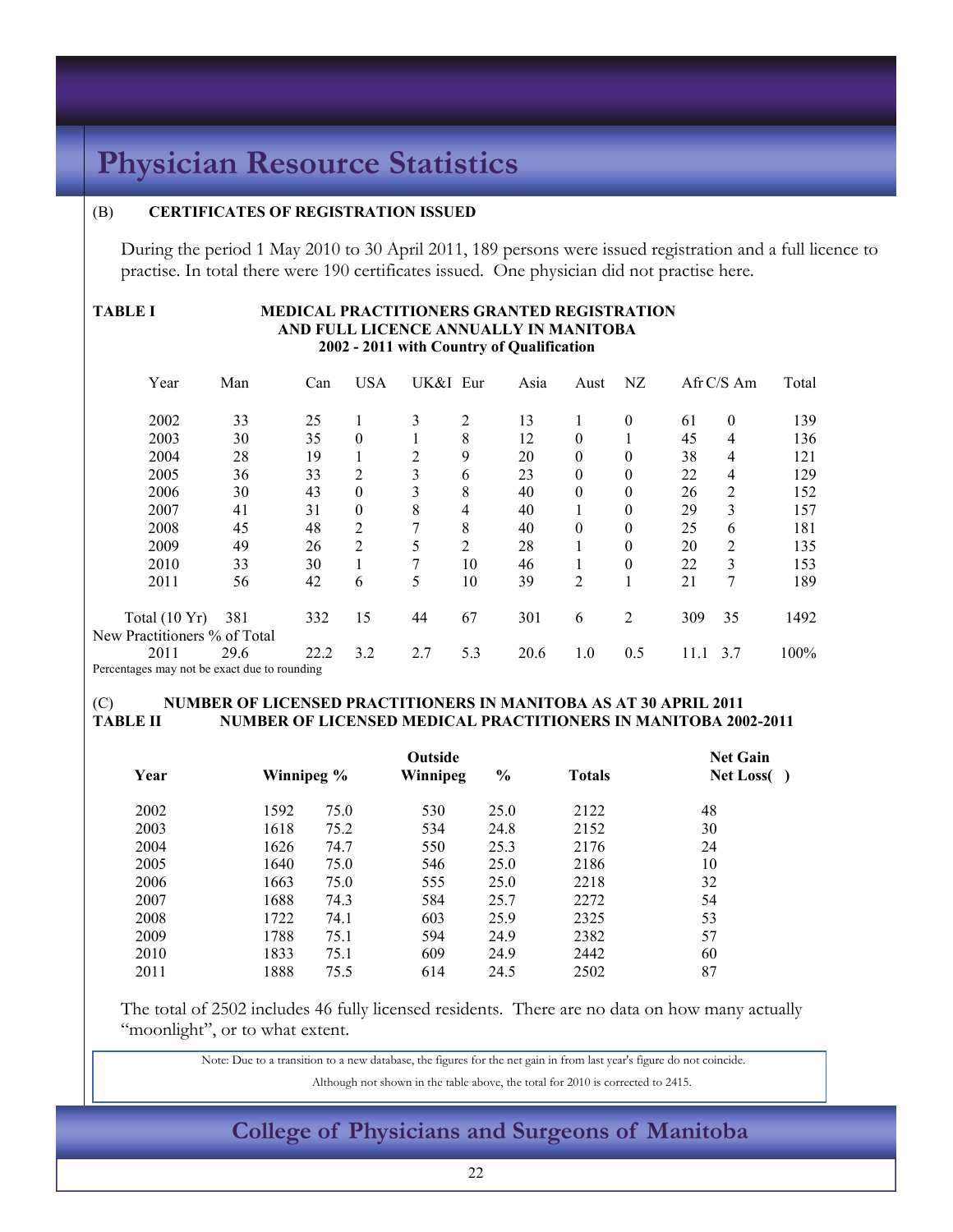The following table shows the possible influence of this resident population on the number in active practice. (Full Licence: FL; Resident Licence: RL)

|      | FL   |    | Subtotal | RL | Total |      |
|------|------|----|----------|----|-------|------|
| 2006 | 2185 | 33 | 2218     |    | 24    | 2242 |
| 2007 | 2237 | 35 | 2272     |    | 24    | 2296 |
| 2008 | 2289 | 36 | 2325     |    | 22    | 2346 |
| 2009 | 2345 | 37 | 2382     |    | 22    | 2404 |
| 2010 | 2386 | 56 | 2442     |    | 19    | 2461 |
| 2011 | 2456 | 46 | 2502     |    | 22    | 2524 |

#### (D) **EDUCATIONAL REGISTER**

Postgraduate physicians in training programs are now referred to as residents. They may be pre-registration (Educational Register) or they may have met the registration requirements and are eligible for an independent licence. This latter category of residents may opt to practise only within their residency program (resident licence) or may obtain a full licence.

|                               | 2011 | $\frac{0}{0}$ |
|-------------------------------|------|---------------|
| Medical Students              | 427  |               |
| Physician Assistant Students  | 24   |               |
| Postgraduate trainees         | 454  |               |
| Total on Educational Register | 905  | 93.0          |
| On Resident Licence           | 22   | 2.3           |
| <b>Full Licence</b>           | 46   | 4.7           |
| <b>TOTAL</b>                  | 973  | 100.0         |

#### (E) **DISTRIBUTION OF PRACTITIONERS**

The following tables analyse the composition of the physicians in Manitoba by various breakdowns.

#### TABLE III

 DISTRIBUTION OF MEDICAL PRACTITIONERS BY COUNTRY OF QUALIFICATION as at 30 April 2011 (as a percentage)

|               |              | as at 50 $\pi$ p $\pi$ 2011 (as a percentage) |         |       |          |
|---------------|--------------|-----------------------------------------------|---------|-------|----------|
|               |              | Winnipeg                                      | Brandon | Rural | Resident |
|               |              | 1888                                          | 127     | 487   | 22       |
| $\frac{0}{0}$ | Man          | 56.0                                          | 22.8    | 30.8  | 27.3     |
|               | Can          | 16.2                                          | 13.4    | 6.8   | 31.8     |
|               | Total Canada | 72.2                                          | 36.2    | 37.6  | 59.1     |
|               | <b>USA</b>   | 1.0                                           | 0.0     | 0.6   | 0.0      |
|               | UK & Irel    | 4.9                                           | 6.3     | 6.4   | 18.2     |
|               | Eur          | 4.6                                           | 1.6     | 2.7   | 0.0      |
|               | Asia         | 12.4                                          | 35.4    | 33.1  | 4.5      |
|               | Aust/NZ      | 0.3                                           | 0.0     | 0.6   | 0.0      |
|               | Afr          | 3.0                                           | 15.0    | 17.0  | 13.6     |
|               | S.Am         | 1.6                                           | 5.5     | 2.1   | 4.5      |

Percentages may not be exact due to rounding.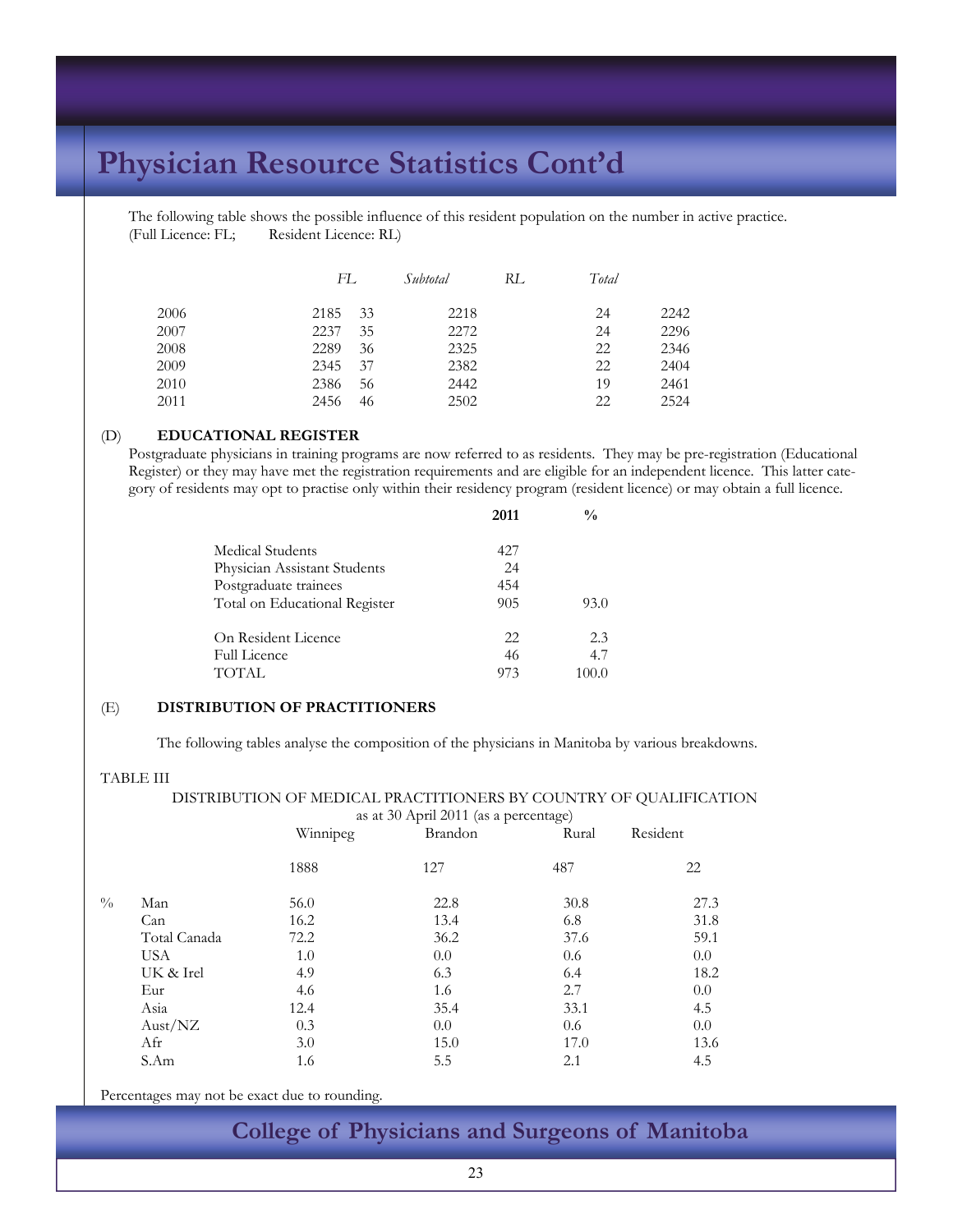#### **TABLE IV**

#### **PERCENTAGE OF MEDICAL PRACTITIONERS IN MANITOBA AS TO COUNTRY OF QUALIFICATION**

|                                 | 2011 |
|---------------------------------|------|
| Manitoba Graduates              | 494  |
| <b>Other Canadian Graduates</b> | 14.2 |
| <b>TOTAL CANADA</b>             | 63.6 |
| United Kingdom & Ireland        | 53   |
| Asia                            | 17.6 |
| Other                           | 13.5 |

#### **TABLE V**

#### **GEOGRAPHIC DISTRIBUTION OF FEMALE PRACTITIONERS**

|      | Winnipeg | <b>Brandon</b> | Rural | <b>Total</b> | <b>Resident</b><br>Licence |
|------|----------|----------------|-------|--------------|----------------------------|
| 1982 | 213      | 8              | 44    | 265          | 51                         |
| 2011 | 628      | 36             | 153   | 817          | 10                         |

32.7% of fully licensed physicians are female. 33.3% of practitioners in Winnipeg are women, 28.3% in Brandon and 31.4% in rural Manitoba. 45.5% of those with a residency licence are female. During the past 29 years there has been an increase of 415 women in Winnipeg, 28 in Brandon and 109 in the remainder of the province.

#### **TABLE VI**

#### **AGES OF DOCTORS RESIDING IN MANITOBA AS AT 30 APRIL 2011**

|             | Winnipeg   | <b>Brandon</b> | Rural      | <b>Total</b> |        |
|-------------|------------|----------------|------------|--------------|--------|
| Over 70     | 102(5.4)   | 7(5.5)         | 17(3.5)    | 126          | (5.0)  |
| $65 - 70$   | 105(5.6)   | 7(5.5)         | 24 (4.9)   | 136          | (5.4)  |
| $56 - 64$   | 379(20.1)  | 21(16.5)       | 78 (16.0)  | 478          | (19.1) |
| $46 - 55$   | 548 (29.0) | 46 (36.2)      | 141 (29.0) | 735          | (29.4) |
| $36 - 45$   | 536 (28.4) | 36(28.3)       | 163 (33.5) | 735          | (29.4) |
| $31 - 35$   | 190(10.1)  | 9(7.1)         | 50(10.3)   | 249          | (10.0) |
| 30 or under | 28 (1.5)   | 1(0.8)         | 14 (2.9)   | 43           | (1.7)  |

Percentages (shown in brackets) may not be exact due to rounding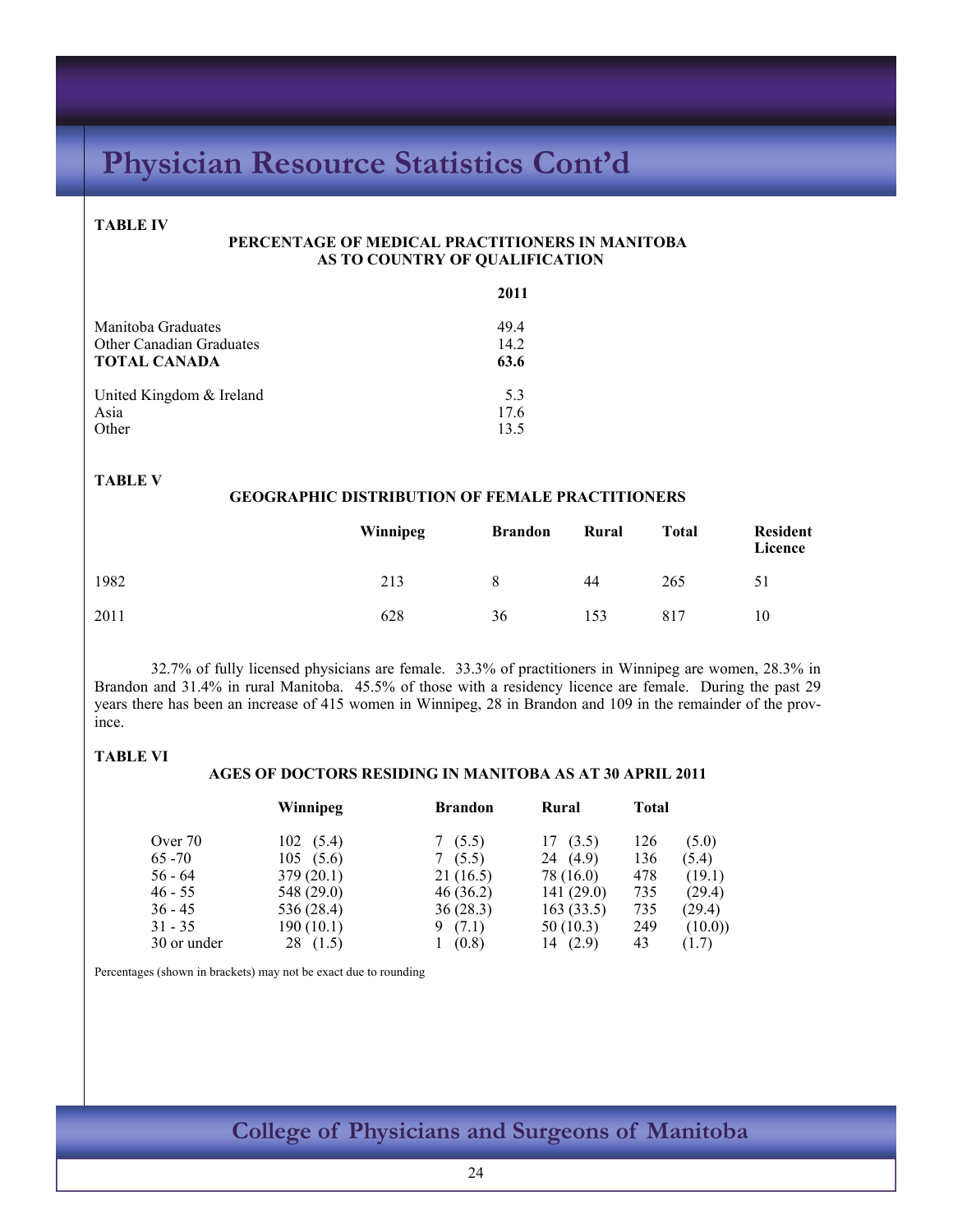# **(F) MANPOWER CHANGES from 1 May 2010 to 30 April 2011**

### ADDITIONS AND DELETIONS

Additions and deletions to the roll of physicians currently resident in Manitoba and licensed to practise: 1 May 2010 to 30 April 2011.

Deletions includes deaths, retirements, erasures, and transfers to Residency Licence. Additions are those entering who initiate a licence to practise and includes those who were previously registered.

| <b>ADDITIONS</b> |                 |                                    | <b>DELETIONS</b> |  |
|------------------|-----------------|------------------------------------|------------------|--|
|                  | 2011            | AGE                                | 2011             |  |
|                  | 27              | 30 or under                        | 5                |  |
|                  | 127             | 31 35                              | 56               |  |
|                  | 147             | $36 - 45$                          | 124              |  |
|                  | 53              | $46 - 55$                          | 40               |  |
|                  | 16              | $56 - 64$                          | 20               |  |
|                  | 7               | $65 - 70$                          | 15               |  |
|                  | 17              | over 70                            | 47               |  |
|                  | 394             |                                    | 307              |  |
|                  |                 | YEARS SINCE QUALIFICATION          |                  |  |
|                  | 61              | 5 or less                          | 17               |  |
|                  | 110             | 10<br>6                            | 69               |  |
|                  | 185             | 11<br>30                           | 141              |  |
|                  | 38              | over 30                            | 80               |  |
|                  | 394             |                                    | 307              |  |
|                  |                 | YEARS SINCE REGISTERED IN MANITOBA |                  |  |
| N/A              | N/A             | 5 or less                          | 151              |  |
|                  |                 | 10<br>6                            | 60               |  |
|                  |                 | $11 - 30$                          | 43               |  |
|                  |                 | over 30                            | 53               |  |
|                  |                 |                                    | 307              |  |
|                  |                 | PLACE OF QUALIFICATION             |                  |  |
|                  |                 |                                    |                  |  |
|                  | 123             | Manitoba                           | 95               |  |
|                  | 89              | Canada                             | 76               |  |
|                  | $7\overline{ }$ | <b>USA</b>                         | $\mathbf{1}$     |  |
|                  | 20              | UK & Ireland                       | 27               |  |
|                  | 16              | Europe                             | 14               |  |
|                  | 88              | Asia                               | 66               |  |
|                  | $\overline{3}$  | Australia/New Zealand              | $\overline{3}$   |  |
|                  | 40              | Africa                             | 23               |  |
|                  | 8               | C/S America                        | $\overline{3}$   |  |
|                  | 394             |                                    | 307              |  |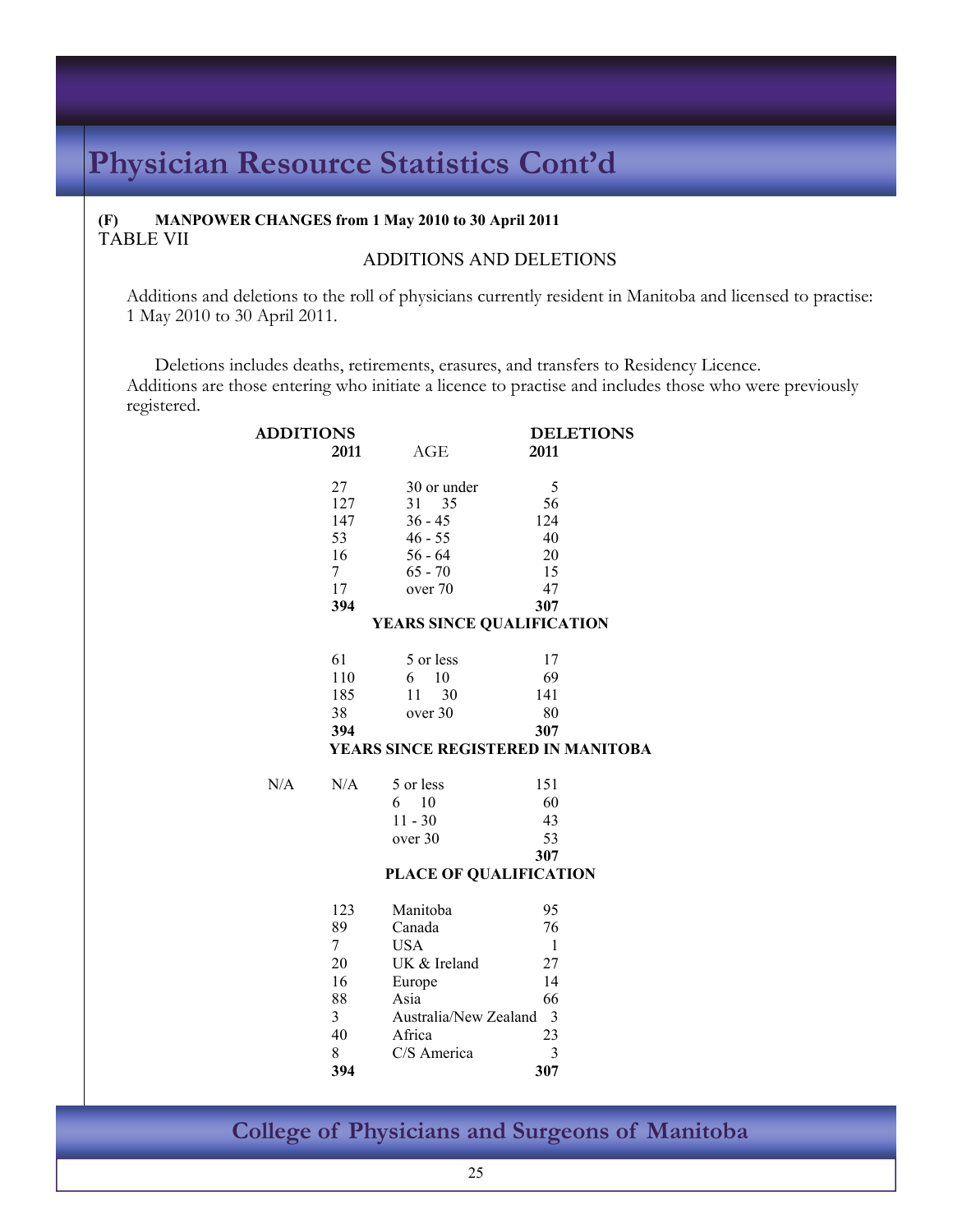### **(G) SPECIALIST REGISTER**

There were 1226 specialists enrolled on the Specialist Register as at 30 April 2011.

### **(H) CERTIFICATES OF PROFESSIONAL CONDUCT (COPC)**

During the period 1 May 2010 to 30 April 2011, 526 COPCs were issued. These are usually required for the purposes of obtaining registration in another jurisdiction. The following table indicates the purposes for which the certificates were issued and a comparison with 2009.

| <b>Provincial Licensing Bodies:</b> | 2011     | 2010           |
|-------------------------------------|----------|----------------|
| British Columbia                    | 92       | 98             |
| Alberta                             | 60       | 65             |
| Saskatchewan                        | 18       | 8              |
| Ontario                             | 130      | 102            |
| Quebec                              | 6        | 5              |
| Prince Edward Island                | 1        | $\overline{2}$ |
| New Brunswick                       | 9        | $8\,$          |
| Nova Scotia                         | 7        | 8              |
| Newfoundland/Labrador               | 5        | 10             |
| Northwest Territories/Nunavut       | 11       | 14             |
| Yukon                               | 2        | 1              |
| Australia & New Zealand             | 12       | 3              |
| Overseas                            | 9        | 8              |
| U.S.A.                              | 58       | 38             |
| Miscellaneous                       | $\Omega$ | 7              |
| WRHA                                | 49       | 65             |
| Brandon RHA                         | 3        | $\overline{4}$ |
| <b>CFPC</b>                         | 54       | 65             |
| <b>TOTALS</b>                       | 526      | 504            |